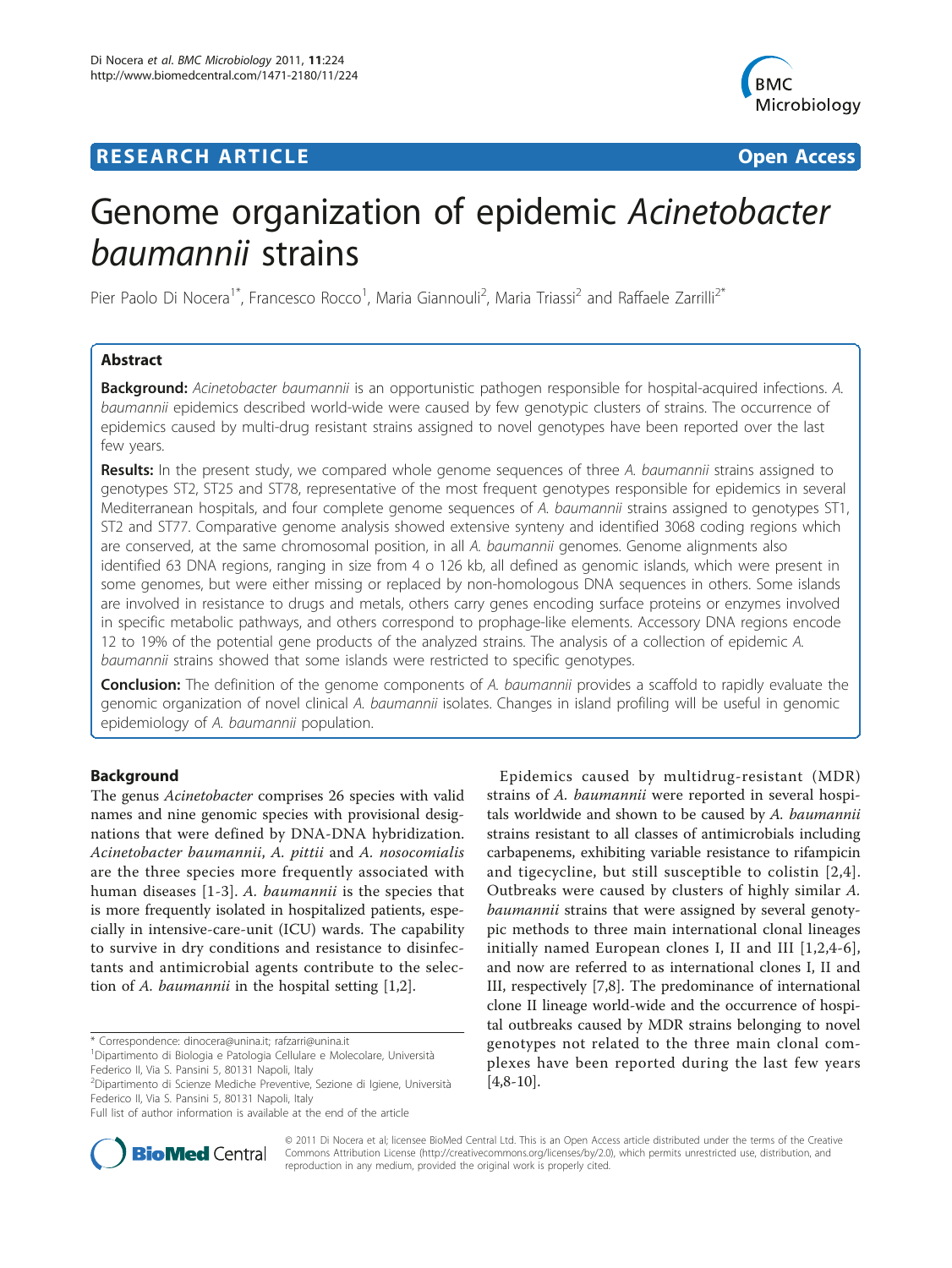We have recently reported [[11\]](#page-14-0) the draft genome sequences of three A. baumannii strains, 3990, 4190 and 3909, respectively assigned to ST (sequence types) 2, 25 and 78, which are representative of the most frequent genotypes responsible for epidemics occurred in Mediterranean hospitals [\[9](#page-14-0)]. Here we compare the genomes of the 3990, 4190 and 3909 strains and the genomes of four wholly sequenced MDR A. baumannii strains, two assigned to ST1, one each to ST2 and ST77. Data helped to define core and auxiliary genome components of the A. baumannii genomes.

## Results

## Features of the genome of ST2 3990, ST25 4190 and ST78 3909 strains

The draft genome sequences of the ST2 3990, ST25 4190 and ST78 3909 strains, isolated during cross-transmission episodes occurred at the Monaldi Hospital, Naples, Italy between 2006 and 2009, comprised 4,015,011 bases, 4,032,291 bases and 3,954,832 bases, and generated 3,806, 3,910 and 3,721 protein coding sequences by automated annotation against A. bauman-nii AB0057 genome, respectively [[11\]](#page-14-0). The ST25 4190 strain contained two plasmids, p1-ABST25 and p2- ABST25, that both carry one copy of the carbapenemhydrolyzing oxacillinase (CHDL)  $bla_{\text{OXA-72}}$  a gene which encodes a protein identical but for a single amino-acid substitution to the product of the  $bla_{\text{OXA-24}}$  gene. The ST2 3990 strain contained also two plasmids, p1-ABST2 carrying a complete tra locus, and p2-ABST2 carrying one copy of the CHDL  $bla_{\text{OXA-58}}$  gene. p1-ABST2 and p2-ABST2 were homologous to plasmids pACICU2 and pACICU1 identified in the ST2 ACICU strain [[12\]](#page-14-0), respectively. While p1-ABST2 and pACICU2 are almost identical, p2-ABST2 shares only two third of the coding sequences with pACICU1. The plasmid p1-ABST78 identified in the ST78 3909 strain shares approximately 80% of the coding sequences, including the  $bla_{\text{OXA-58}}$ gene, with plasmid pACICU1 (Additional files [1](#page-13-0) and [2](#page-13-0)). The different plasmids were classified using the PCRtyping procedure recently described [[13](#page-14-0)]. A conserved scaffold that includes four/five direct perfect repeats that can be defined as "iterons", and the gene encoding the replicase repAci1 belonging to the Rep-3 superfamily and assigned to the GR2 homology group, was found in plasmids pACICU1, p2ABST2, p2ABST25 and p1ABST78. The repAciX replicase (Rep-3 superfamily, GR10 homology group) is encoded by plasmids pACICU1 and p2ABST2, the Aci6 replicase (GR6 homology group) by pACICU2 and p1ABST2 plasmids. A protein identical to the replicase encoded by plasmid pMMA2 carrying the  $bla_{\text{OXA-24}}$  gene [[14](#page-14-0)], is encoded by p1ABST25. While sharing common sequences, all plasmids exhibited a mosaic genetic structure that might have been generated by multiple recombination events. The hypothetical gene products encoded by the plasmids found in the A. baumannii strains 3990, 3909 and 4190 are listed in Additional file [2.](#page-13-0)

## The A. baumannii chromosome

Making use of the Mauve software [[15](#page-14-0)], the proteins putatively encoded by the draft genomes of the A. baumannii strains 3990, 3909 and 4190 [\[11](#page-14-0)] were compared to the ORFs encoded by the wholly sequenced genomes of the A. baumannii AB0057 and AYE strains assigned to ST1, ACICU strain assigned to ST2, ATCC17978 strain assigned to ST77 [\[12,16](#page-14-0)-[18](#page-14-0)].

A. baumannii genomes exhibit extensive synteny. Sequence comparisons revealed that 3068 coding regions are conserved, at the same chromosomal position, in the compared A. baumannii genomes. A file including all conserved gene products is available upon request. Genes encoding proteins shown or hypothesized to be important for pathogenicity are conserved in the analyzed strains at the same relative chromosomal position (Table [1](#page-2-0)). The set includes OmpA, the outer membrane protein which has role in biofilm formation [[19\]](#page-14-0) and induces, when secreted, death of epithelial and dendritic cells [\[20](#page-14-0)], the DD-endopeptidase, which contributes to the resistance of A. baumannii to bactericidal activity presumably by remodelling the cell surface [\[21](#page-14-0)], phospholipase D, an enzyme crucial for proliferation in human serum [[22](#page-15-0)], proteins involved in the formation of capsule [\[23\]](#page-15-0), type I pili [[24](#page-15-0)], and iron metabolism [[25\]](#page-15-0). According to the published annotation, OmpA, DD-endopeptidase, phospholipase D, and many other deduced gene products are smaller in ATCC 17978 as compared to their orthologs. Size differences do not denote allelic variation, but are determined by the criteria adopted to select the initiating methionine in ATCC17978 ORFs.

Multidrug resistance is a key feature of A. baumannii and several genes have a role in establishing a MDR phenotype. Genes encoding efflux pumps and resistance proteins shown or hypothesized [[26\]](#page-15-0) to be involved in the process are conserved in all strains. In contrast, genes encoding drug-inactivating and drug-resistant enzymes reside in accessory DNA regions which are present only in some strains (Table [2](#page-3-0)). Among these, are worth of mention the extended spectrum beta-lactamase VEB-1 gene, found in the AYE genome, the  $bla_{\text{OXA-20}}$  class D beta-lactamase gene, found in the ACICU and 3990 genomes, both assigned to ST2 genotype, the CHDL genes  $bla_{\text{OXA-23}}$ , found in the AB0057 genome,  $bla_{\text{OXA-58}}$ , found in the plasmids of 3990, ACICU and 3909 strains, and  $bla_{\text{OXA-72}}$  found in the plasmids of 4190 strain, respectively. Promoter sequences within flanking insertion sequences likely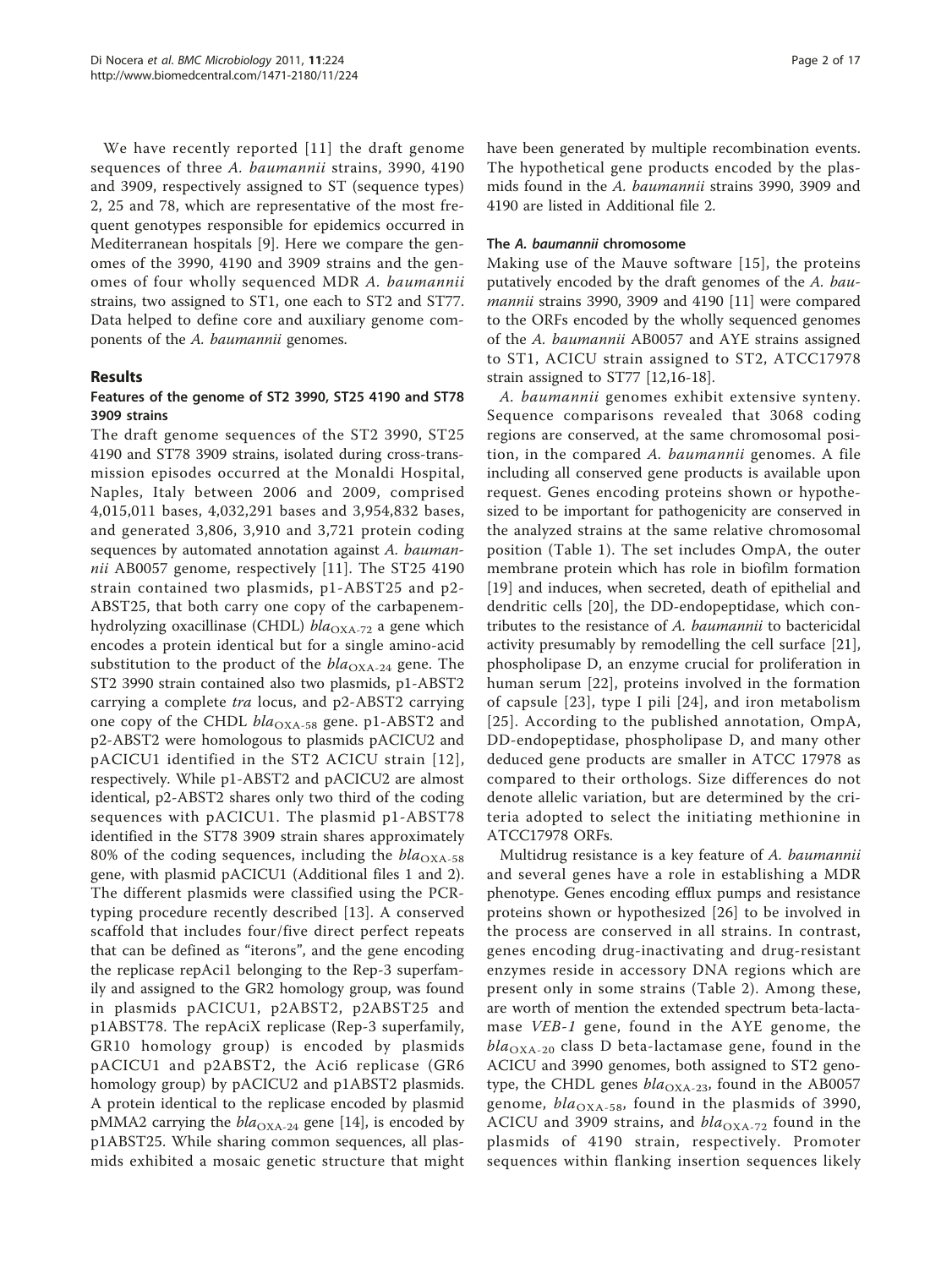| Gene products                                                              | <b>Strains</b>        |      |      |      |          |            |            |  |  |  |
|----------------------------------------------------------------------------|-----------------------|------|------|------|----------|------------|------------|--|--|--|
|                                                                            | AB0057 AYE 3990 ACICU |      |      |      | 4190     | ATCC17978  | 3909       |  |  |  |
| capsule formation                                                          |                       |      |      |      |          |            |            |  |  |  |
| tyrosine kinase Ptk                                                        | 91                    | 3818 | 936  | 71   | 3295     | 49         | 2600       |  |  |  |
| Tyrosine phosphatase Ptp                                                   | 92                    | 3817 | 935  | 72   | 3296     | 50         | 2601       |  |  |  |
| type I pili formation                                                      |                       |      |      |      |          |            |            |  |  |  |
| CsuE                                                                       | 2565                  | 1324 | 787  | 2414 | 3382     | 2213       | 744        |  |  |  |
| CsuD                                                                       | 2566                  | 1323 | 786  | 2415 | 3383     | 2214       | 745        |  |  |  |
| CsuC                                                                       | 2567                  | 1322 | 785  | 2416 | 3384     | 2215       | 746        |  |  |  |
| CsuB                                                                       | 2568                  | 1321 | 784  | 2417 | 3385     | 2216       | 747        |  |  |  |
| CsuA                                                                       | 2569                  | 1320 | 783  | 2418 | 3386     | 2217       | 748        |  |  |  |
| CsuA/B                                                                     | 2570                  | 1319 | 782  | 2420 | 3387     | 2218       | 3415       |  |  |  |
| iron metabolism                                                            |                       |      |      |      |          |            |            |  |  |  |
| nonribosomal peptide synthetase BasD                                       | 2811                  | 1095 | 2421 | 2579 | tblastn  | 2383       | 1389       |  |  |  |
| nonribosomal peptide synthetase BasC                                       | 2812                  | 1094 | 2420 | 2580 | 3813     | 2384       | tblastn    |  |  |  |
| ferric acinetobactin receptor                                              | 2813                  | 1093 | 2419 | 2581 | 3814     | 2385       | 3376       |  |  |  |
| ferric acinetobactin transport system periplasmic binding protein          | 2814                  | 1092 | 2418 | 2582 | 3815     | 2386       | 3375       |  |  |  |
| ferric acinetobactin transport system ATP-binding protein                  | 2815                  | 1091 | 2417 | 2583 | 3816     | 2387       | 3374       |  |  |  |
| ferric acinetobactin transport system permease                             | 2816                  | 1090 | 2416 | 2584 | 3817     | 2388       | 3373       |  |  |  |
| ferric acinetobactin transport system permease                             | 2817                  | 1089 | 2415 | 2585 | 3818     | 2389       | 3372       |  |  |  |
| hemin utilization                                                          |                       |      |      |      |          |            |            |  |  |  |
| biopolymer transport protein ExbD/TolR                                     | 1827                  | 2051 | 351  | 1629 | 227      | 1063       | 1994       |  |  |  |
| biopolymer transport protein ExbD/TolR                                     | 1828                  | 2050 | 352  | 1630 | 228      | 1064       | 1993       |  |  |  |
| biopolymer transport protein                                               | 1829                  | 2049 | 353  | 1631 | 229      | 1065       | 1992       |  |  |  |
| TonB family protein                                                        | 1830                  | 2047 | 354  | 1632 | 230, 231 | 3708*      | 1991       |  |  |  |
| TonB-dependent receptor                                                    | 1831                  | 2046 | 355  | 1633 | 232      | 1606, 1607 | 1990, 1989 |  |  |  |
| heme-binding protein A                                                     | 1832                  | 2045 | 358  | 1634 | 234      | 1608       | 1987       |  |  |  |
| heme-binding protein A                                                     | 1833                  | 2044 | 359  | 1635 | 235      | 1609       | 1986       |  |  |  |
| Zn-dependent oligopeptidase                                                | 1834                  | 2043 | 360  | 1636 | 236      | 1610       | 1985       |  |  |  |
| ABC-type dipeptide/oligopeptide/nickel transport system permease component | 1835                  | 2042 | 361  | 1637 | 237, 238 | 1611       | 1984       |  |  |  |
| ABC-type dipeptide/oligopeptide/nickel transport system permease component | 1836                  | 2041 | 362  | 1638 | 239      | 1612       | 1983       |  |  |  |
| glutathione import ATP-binding protein GsiA                                | 1837                  | 2040 | 363  | 1639 | 3719     | 1613       | 1982       |  |  |  |

#### <span id="page-2-0"></span>Table 1 Gene products involved in pathogenicity in A.baumannii genomes

\* The asterisk indicates one of the 436 proteins putatively encoded by ATCC17978 not included in the GenBank[:NC\\_009085](http://www.ncbi.nlm.nih.gov/pubmed/009085?dopt=Abstract) file. tblastn refer to unannotated 4190 and 3909 proteins identified by tblastn searches.

influence the expression of many of these resistance genes. Interestingly, the majority of the genomes harbour mutations in *gyrA* and/or *parC* genes.

Shared synteny lets to represent the A. baumannii chromosomes as ˜4 Mb long DNA segments homologous to each other throughout their lengths (Figure [1](#page-3-0)). DNA tracts, ranging in size from 4 to 126 kb, are present in one or more strains, but missing or replaced by alternative DNA segments in others (see vertical bars in Figure [1\)](#page-3-0). Some of these regions correspond to DNA sequences earlier suspected to be mobile because found in A. baumannii but not in A. baylyi DNA or vice versa [[17,](#page-14-0)[27](#page-15-0)]. Specific 15-36 kb regions are missing in all strains but AB0057 (see triangles in Figure [1\)](#page-3-0), and may therefore plausibly correspond to strain-specific deletions. Many of the accessory genomic DNA segments exhibit characteristic features of genomic islands, such as the presence of insertion sequences at one end, a GC content different from the bulk chromosome, insertion within tRNA or non-coding RNA genes, target site duplications (TSDs) at the ends formed upon genome integration [[28,29\]](#page-15-0). For sake of simplicity, all the accessory DNA regions have been called GEnomic Islands (GEIs). GEIs found at the 63 variable loci identified in the A. baumannii genomes, and some of their properties, are diagrammatically reported in Figure [2](#page-4-0). TSDs flanking GEIs are reported in Additional file [3](#page-13-0), and GEI gene products are listed in Additional file [4.](#page-13-0) In text and figures individual GEIs are referred by the locus number and the strain acronym used in Figure [2.](#page-4-0) Core and accessory chromosomal DNAs are fully conserved in ACICU and 3990 strains. Because of this, only the ACICU GEIs are shown in Figure [2](#page-4-0). In draft genomes some GEIs reside in different contigs. The colinearity of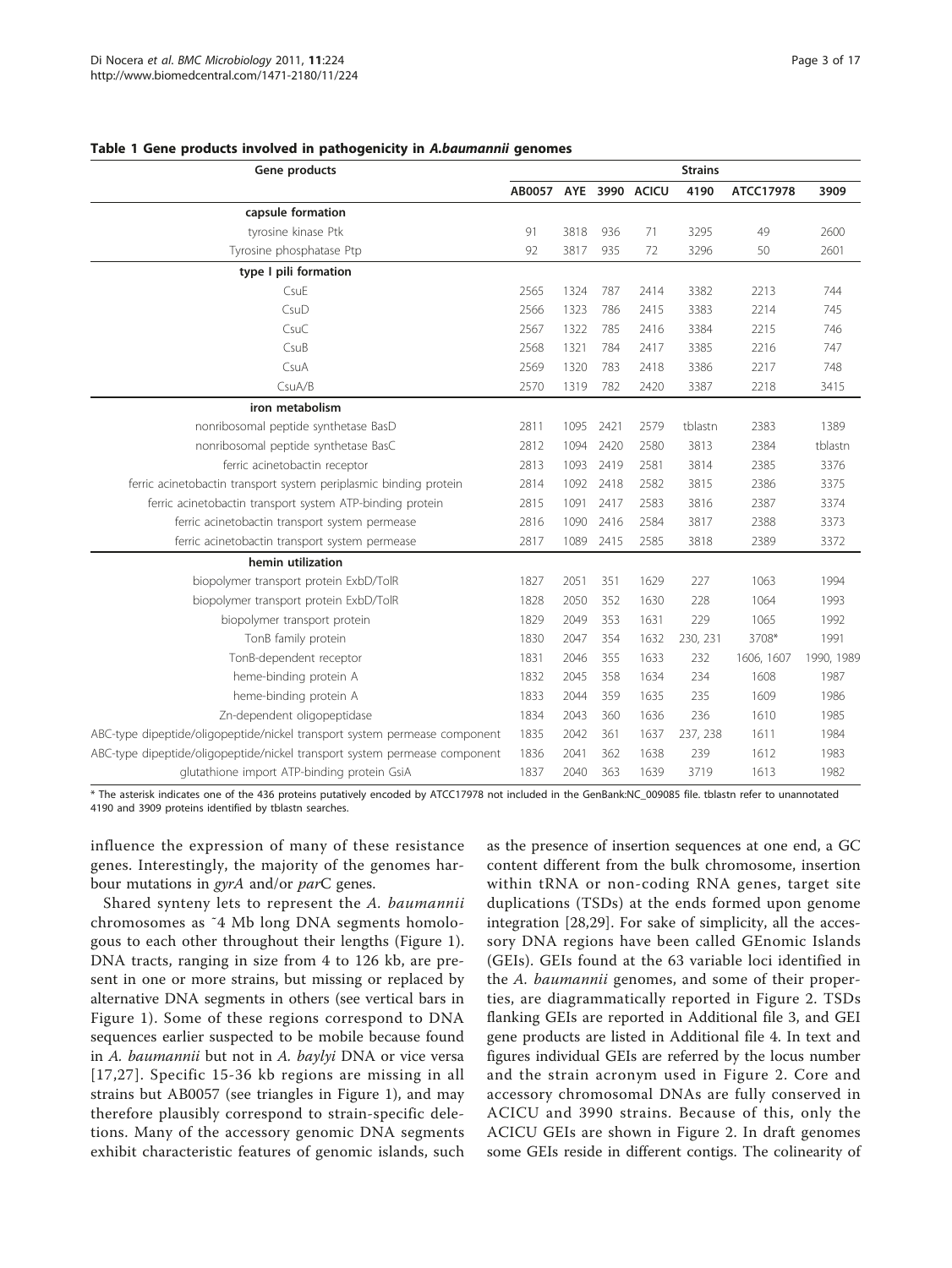| <b>Gene Products</b>                             | <b>Strains</b>           |                |                         |                                 |                          |                          |                          |  |  |  |  |  |  |  |
|--------------------------------------------------|--------------------------|----------------|-------------------------|---------------------------------|--------------------------|--------------------------|--------------------------|--|--|--|--|--|--|--|
|                                                  | AB0057                   | <b>AYE</b>     | 3990                    | <b>ACICU</b>                    | 4190                     | ATCC17978                | 3909                     |  |  |  |  |  |  |  |
| Class $\subset$ $\beta$ -lactamase               | 9, 2796                  | 1110           | 2437                    | 2564                            | 2076                     | 2367                     | 1404                     |  |  |  |  |  |  |  |
| Class $A$ $\beta$ -lactamase                     | 283 (TEM-1)              | $\sim$         | ÷.                      | ÷.                              | $\overline{a}$           | $\overline{a}$           | ÷.                       |  |  |  |  |  |  |  |
|                                                  | $\overline{\phantom{a}}$ | 3623 (VEB-1)   |                         |                                 |                          |                          |                          |  |  |  |  |  |  |  |
| Class $D$ $\beta$ -lactamase                     | 1757<br>$(oxa-69)$       | 2122 (oxa-69)  | 2827 (oxa-66)           | 1560 (oxa-<br>66)               | 63 (oxa-64)              | 1517<br>$(oxa-95)$       | 1089 (oxa-90)            |  |  |  |  |  |  |  |
|                                                  | $\overline{\phantom{a}}$ |                | 3514 (oxa-20)           | 0226 (oxa-<br>20)               |                          |                          |                          |  |  |  |  |  |  |  |
|                                                  | 0551<br>$(oxa-23)*$      |                |                         |                                 |                          |                          |                          |  |  |  |  |  |  |  |
|                                                  | J.                       |                | p2ABST2<br>$(oxa-58)^*$ | pACICU1<br>$(oxa-58)^*$<br>(2X) | p1ABST25<br>$(oxa-72)^*$ |                          | p1ABST78<br>$(oxa-58)$ * |  |  |  |  |  |  |  |
|                                                  |                          |                |                         | $\overline{\phantom{0}}$        | p2ABST25<br>$(oxa-72)$ * |                          |                          |  |  |  |  |  |  |  |
| AAC (3)-I aminoglycoside<br>acetyltransferase    | 291                      | 3573           | $\overline{a}$          | $\overline{\phantom{a}}$        | $\overline{a}$           | $\overline{\phantom{a}}$ | ÷.                       |  |  |  |  |  |  |  |
| AAC (6')-I aminoglycoside<br>acetyltransferase   |                          | 3630           | 3516                    | 223                             |                          |                          |                          |  |  |  |  |  |  |  |
| APH (3')-I aminoglycoside<br>phosphotransferase  | 288                      | 3578           | $\frac{1}{2}$           | $\overline{\phantom{a}}$        | $\overline{\phantom{a}}$ | $\overline{\phantom{0}}$ | ÷,                       |  |  |  |  |  |  |  |
|                                                  | $\overline{\phantom{a}}$ |                | 3897                    | 1948                            | 560                      |                          |                          |  |  |  |  |  |  |  |
| ANT (3")-I aminoglycoside<br>adenylyltransferase | 293                      | 3570,3618      |                         |                                 | 3268                     |                          |                          |  |  |  |  |  |  |  |
|                                                  | 171                      | 3739           | 1641                    | 156                             | 2954                     | 131                      | 2919                     |  |  |  |  |  |  |  |
| Chloramphenicol acetyl transferase               | 280                      | 3587           | $\overline{a}$          |                                 | $\overline{a}$           | L.                       | $\overline{\phantom{a}}$ |  |  |  |  |  |  |  |
|                                                  | 3104                     | 798            | 3709                    | 2932                            | 1731                     | 2691                     | 1443                     |  |  |  |  |  |  |  |
| DNA topoisomerase II                             | 3037 $[R^1]$             | 0867 $[R^1]$   | $0747 [R^1]$            | 2869 $[R^1]$                    | 2907 $[R^1]$             | 2626 [S]                 | $0539 [R^1]$             |  |  |  |  |  |  |  |
| DNA topoisomerase IV                             | 0232 $[R^2]$             | 3679 $[R^2]$   | 1415 [S]                | 0214 [S]                        | 2382 [R <sup>2</sup> ]   |                          | 3413 [R <sup>2</sup> ]   |  |  |  |  |  |  |  |
| RNA polymerase $\beta$ Subunit                   | 0369 [S]                 | 3489 [S]       | 2179 [R <sup>3</sup> ]  | 0303 [S]                        | 3155 [S]                 | 0287 [S]                 | 0411 [S]                 |  |  |  |  |  |  |  |
| Dihydropteroate synthase                         | 265, 294                 | 3568,3616,3612 | 3142                    | 228                             | $\overline{a}$           | 675                      | ÷,                       |  |  |  |  |  |  |  |
|                                                  | 3095                     | 807            | 3700                    | 2923                            | 2684                     | 2680                     | 1433                     |  |  |  |  |  |  |  |
| Dihydrofolate reductase type 1                   | $\sim$                   | 3644           | $\sim$                  | $\overline{\phantom{a}}$        | ÷,                       | $\overline{\phantom{a}}$ | $\overline{\phantom{a}}$ |  |  |  |  |  |  |  |
| Dihydrofolate reductase type 3                   | 540                      | 3315           | 3351                    | 467                             | 3501                     | 457                      | 403                      |  |  |  |  |  |  |  |

## <span id="page-3-0"></span>Table 2 Antimicrobial resistance gene products encoded by A.baumannii genomes

R, resistant; S, susceptible; R<sup>1</sup> 81 Ser  $\rightarrow$  Leu; R<sup>2</sup> 84 Ser  $\rightarrow$  Leu; R<sup>3</sup> 535 His  $\rightarrow$  Leu; \* carbapenem-hydrolysing class D beta-lactamase; <sup>+</sup> ORFs identified by tBLASTn.

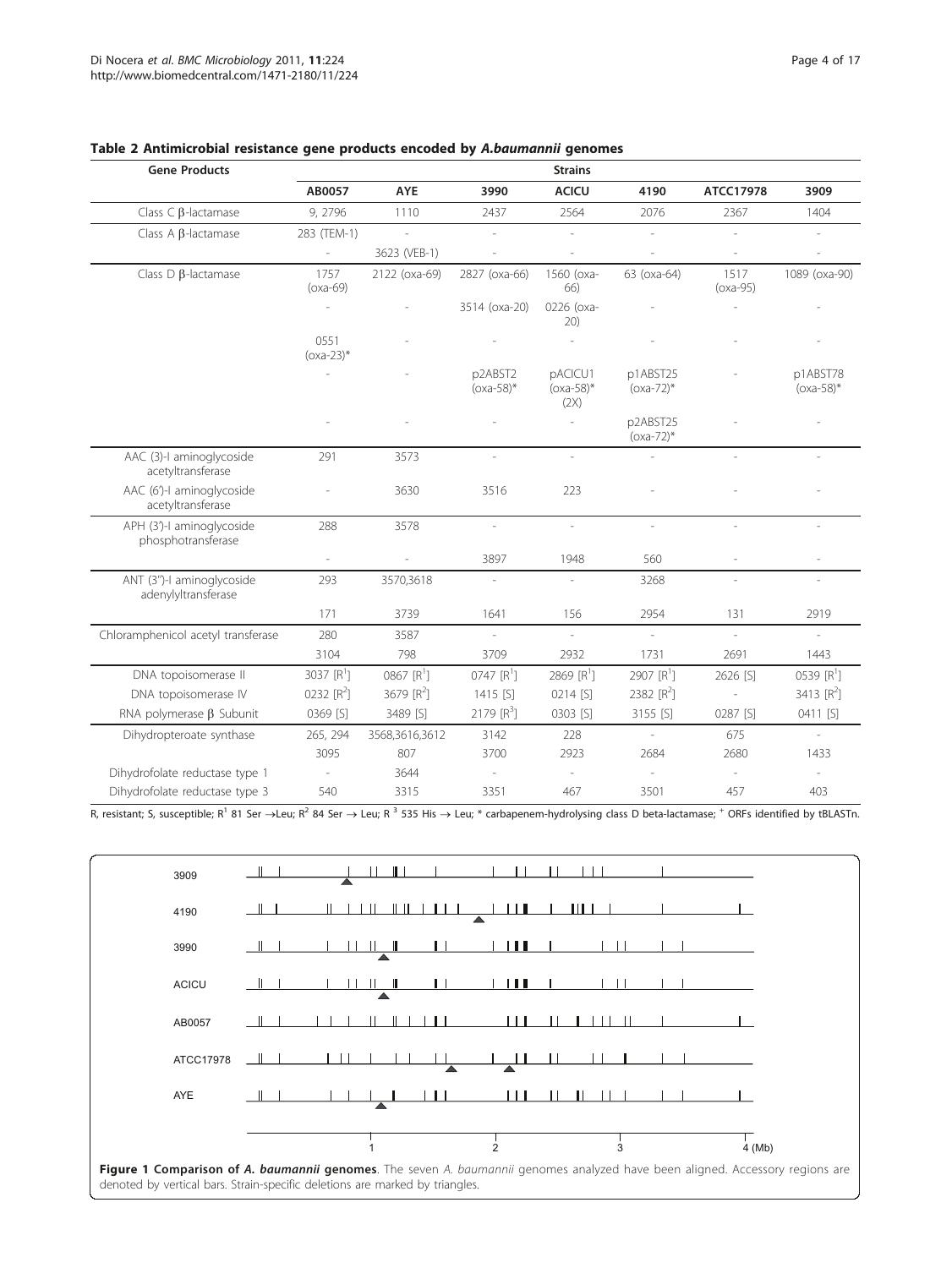<span id="page-4-0"></span>

Figure 2 Variable regions in A. baumannii genomes. A chart of the genomic islands (GEIs) depicted as bars in Figure 1 is displayed. Each line corresponds to a chromosomal locus. Different GEIs inserted at the same locus in different strains are marked by different colours and lower case letters. Sizes of GEIs are given in kb. Black boxes within GEIs denote mobile sequences, down and up arrows to the left indicate that the GEI G+C content is lower than 36% or higher than 42%, respectively. Dots flanking GEIs denote TSDs. The strain names and relative acronyms used throughout the text are given at the top. Acronyms below complete genomes are those used at Kyoto Encyclopaedia of Genes and Genomes (KEGG).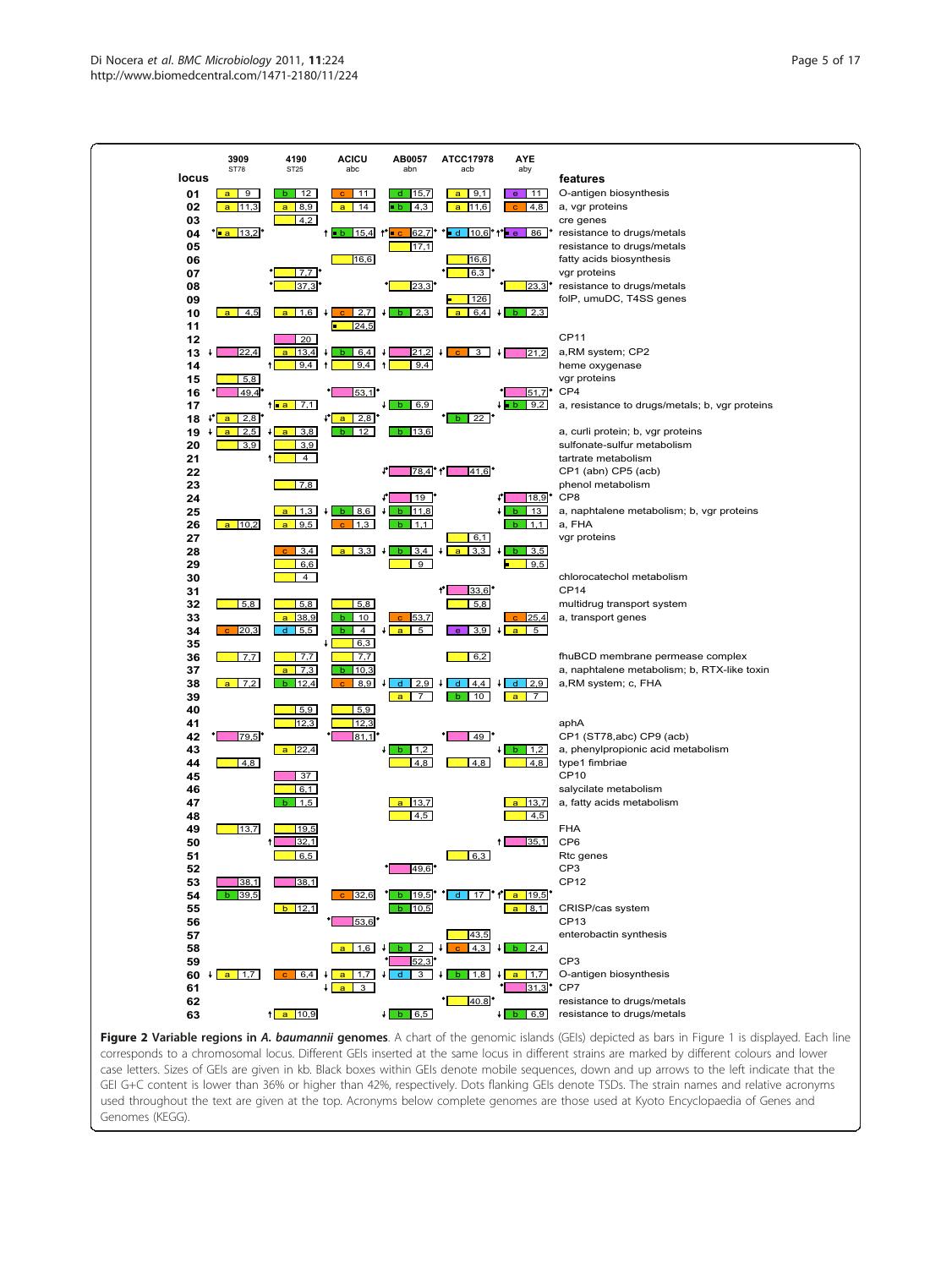the contigs and the GEI DNA content of the corresponding chromosomal regions were assessed by sequencing PCR products bridging contigs ends.

A close look at A. baumannii chromosomes further identified about one hundred DNA regions encoding 1- 2 ORFs smaller than 4 kb conserved in one or more strains, but missing, or replaced by non homologous DNA of comparable length, in others. The potential gene products encoded by these smaller accessory regions, that we called *mhrs* (for micro-heterogeneity regions), are reported in Additional file [5](#page-14-0).

### Categories of genomic islands

Some islands are strain-specific; others are completely or partially conserved in more than one strain. Non homologous islands are inserted at the same locus in different strains, and some loci are extremely heterogeneous, featuring up to 4-5 alternative islands. Some islands are composite, and changes in their organization among strains are correlated to changes in the number and association of specific DNA segment. Thus, for example,  $G54<sub>ST78</sub>$  can be viewed as made by ABC segments. Segments AB are missing in  $G54<sub>acb</sub>$ , segments AC in both  $G54<sub>abn</sub>$  and  $G54<sub>aby</sub>$ , and segment C is replaced by a shorter DNA segment in  $G54_{\rm ach}$  (see Additional file [4](#page-13-0) for a direct G54 islands comparison). On the basis of the putative gene products, GEIs can be broadly sorted into a few categories. Properties and overall organization of relevant GEIs are below discussed.

## Resistance islands

Many of the accessory drug resistance determinants of Table [2](#page-3-0) found in AB0057 and AYE are encoded by genes located within  $G4_{\text{aby}}$ ,  $G4_{\text{abn}}$  and  $G5_{\text{abn}}$ , which correspond to the resistance regions previously described as AbaR1, AbaR3, and AbaR4 [\[16,](#page-14-0)[30](#page-15-0)], respectively.  $G4_{\text{aby}}$ and  $G4_{abn}$  are both inserted in the *comM* gene, and result from the association of the 16 kb Tn6019 transposon with multiple antibiotic resistance regions (MARR), which are delimited by Tn6018 elements [\[30](#page-15-0)]. Tn6019 features genes involved in transposition (tniA, tniB), an arsenate resistance operon, a universal stress protein gene  $(uspA)$ , and a sulphate permease gene  $(sup)$ . MARR are inserted within  $uspA$  and vary in length and composition [[30](#page-15-0)]. The  $G4_{abc}$  island of the ACICU genome corresponds to the AbaR2 region [[30](#page-15-0)], which carries few resistance genes and lacks Tn6019 sequences (Figure [3A](#page-6-0)).  $G4<sub>ST78</sub>$  is similarly inserted in the *comM* gene, and features genes homologous to tniA and tniB (38-40% identity of the gene products), but lacks resistance genes and encodes a set of hypothetical proteins (Figure [3A](#page-6-0)). G4 is missing in strain 4190. However, resistance genes are scattered in different GEIs of this strain (Figure [3B\)](#page-6-0). The aadA1 (streptomycin 3''-

adenylyltransferase) gene, flanked by satR (streptothricin acetyltransferase) and dhfr (dihydrofolate reductase) genes are found in  $G63<sub>ST25</sub>$ . Genes involved in resistance to mercury (*merRCAD* cluster) are located in  $GI7<sub>ST25</sub>$ , and a 4.5 kb DNA segment containing feoAB (ferrous iron transport operon), czc (tricomponent proton/cation antiporter efflux system) and ars (arsenite transporters) genes are found in  $GS<sub>ST25</sub>$ , next to the *cus* (copper resistance) genes conserved in all G8 (Figure [3B\)](#page-6-0). The  $G62<sub>acb</sub>$  region also contains *cus*, *feo* and *czc* genes involved in heavy metal resistance. These genes differ in sequence and overall arrangement from  $G8<sub>ST25</sub>$  homologs. This supports the notion that the set of accessory genes had been independently acquired by the strains 4190 and ATCC17978.

Additional resistance genes found in GEIs include an aminoglycoside phosphotransferase gene  $(G41<sub>ST25</sub>)$  $G41_{abc}$ , a dihydropteroate synthase gene ( $G9_{acb}$ ), and an ABC-type multidrug transport system, conserved in all the G32 islands.

GEIs encoding surface components and transport systems GEI-1 and GEI-60 host genes involved in cell envelope. Heterogeneity among A. baumannii strains at the level of O-antigen biosynthetic genes was already noticed (16), and is correlated to the presence of alternative glycosylases. The G44 island, present in all strains but ACICU, 3990 and 4190, is a four gene operon involved in the assembly of fimbriae (type I pili) by the chaper-one/usher pathway [\[31](#page-15-0)].  $G44_{\text{aby}}$  corresponds to the surface adhesion protein region annotated as Cus1R in the AYE genome [[18](#page-14-0)].  $G19<sub>ST25</sub>$  and  $G19<sub>ST78</sub>$  are related islands which both carry an operon encoding three hypothetical lipoproteins. Of these, one exhibits homology to CsgG, the key factor in the secretion of curli, the proteinaceous component having a role in host cell adhesion and biofilm formation in many Enterobacteriaceae [[32\]](#page-15-0). Purified CsgG forms ring-shaped complexes analogous to those formed by outer membrane channelforming proteins [[32\]](#page-15-0). The CsgG-like protein, in association with the two co-expressed lipoproteins, may influence the permeability of the outer membrane of A. baumannii.

Filamentous haemagglutinin (FHA) is a major viru-lence factor in Bordetella pertussis [[33](#page-15-0)]. fhaB and fhaC genes, respectively encoding the haemagglutinin and the transporter protein, have been identified in many patho-gens [[34\]](#page-15-0). *fhaBC* gene clusters are found at the same loci in strains 4190 and 3909 (islands  $G26<sub>ST25</sub>$ ,  $G26<sub>ST78</sub>$ ,  $G49<sub>ST25</sub>$  and  $G49<sub>ST78</sub>$ ), and strains ACICU and 3990 (islands  $G38_{abc}$  and  $G38_{ST2}$ ). The transporter proteins are highly conserved in the four clusters, whereas FHAs vary in length (1834 to 4812 amino acids), mostly because of changes in the number and organization of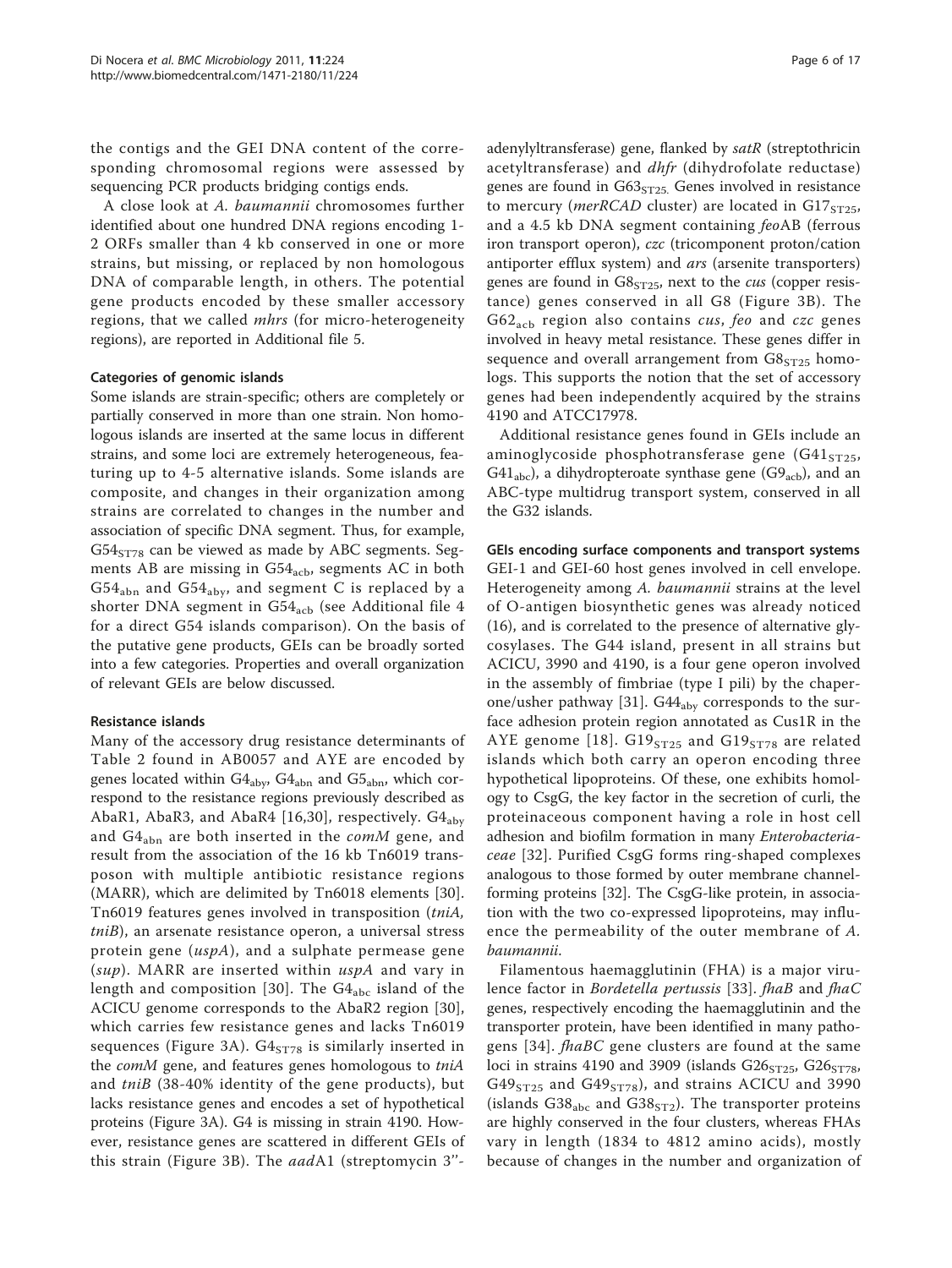<span id="page-6-0"></span>

body sequence repeats [[33](#page-15-0)]. A 3216 amino acids long calcium binding hemolysin protein, unrelated to FHAs, is encoded by  $G18_{\text{acb}}$ .

Cyclopropane fatty acids (CFA) are phospholipids found in the bacterial membranes in the late exponential and early stationary phases of cell growth [[35\]](#page-15-0), which derive from the corresponding unsaturated fatty acid (UFA) phospholipids. The synthesis of CFA is catalyzed by the enzyme CFA synthase, the substitution of a saturated by an unsaturated fatty acid by the enzyme delta-9 acyl-lipid desaturase. CFA synthase and delta-9 acyl-lipid desaturase are both encoded by G47<sub>abn</sub> and  $G47_{\text{ab}}$ 

 $G33<sub>ST25</sub>$  is a large island which encodes four different transport and translocation systems: i) Tat (twin-arginine translocation) proteins, involved in the translocation of folded proteins to the cell envelope or the extracellular space ii) a TonB/ExbBD complex iii) a Opp (oligopeptide transport proteins) complex iv) a sulfur utilization system, made by a FMNH2-dependent sulfonatase and three ABC-type transporters, which resemble the products of the E. coli ssu gene cluster [[36](#page-15-0)]. Two unlinked copies of the sulfonatase gene are also present. Genes involved in the capture and intracellular transport of iron are found in different islands.  $G57<sub>abc</sub>$  carries a gene cluster involved in the synthesis of the high-affinity siderophore enterobactin. Heme oxygenase is an alternative to siderophores to capture iron from the environment [[37\]](#page-15-0). G14, an island which is conserved in 4190, ACICU and AB0057, carries an operon encoding a heme oxygenase, an outer membrane and a TonB family protein. The presence of a flanking fecIR gene cluster suggests that heme internalization may be regulated by the Fec transduction system [\[38\]](#page-15-0). The  $fhu\text{BCD}$  genes,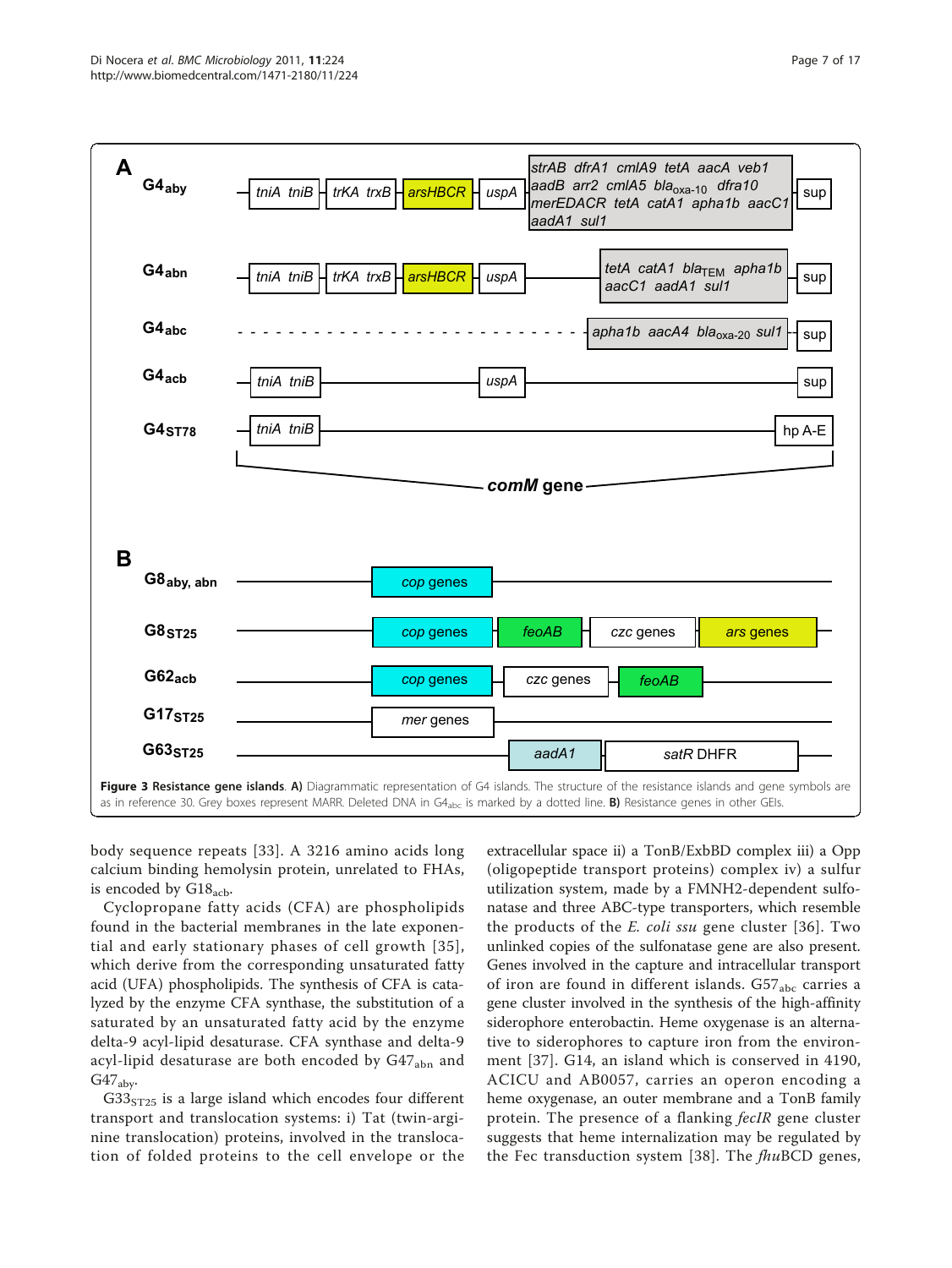which catalyze the internalization of iron III hydroxamate compounds, are located on G36, an island conserve in all strains but AB0057 and AYE.

## Metabolic islands

Many GEIs carry genes encoding proteins involved in specific metabolic pathways.  $G23<sub>ST25</sub>$  carries a mph (multi component phenol hydroxylase) gene complex, involved in the conversion of phenol to cathecol, flanked by a sigma54-dependent activator gene. It has been shown that the expression of *mph* gene complex described in Acinetobacter sp. PHAE-2 is dependent on the alternative sigma factor RpoN [[39\]](#page-15-0). G37 $_{ST25}$  carries nag genes, involved in the metabolism of naphthalene. In Ralstonia [[40\]](#page-15-0), nag genes are arranged in two separate clusters, involved in the conversion of naphthalene to gentisate (nagAGHBFCQED genes), and gentisate to pyruvate and fumarate (nagIKL genes), respectively. In  $G37<sub>ST25</sub>$  nagIKL genes and nagGH, encoding the salicylate 5-hydroxylase, are linked, and flanked by benzoate transport genes.

 $G43<sub>ST25</sub>$  carries genes involved in the catabolism of 3HPP (3-hydroxyphenylpropionic acid) and PP (phenylpropionic acid). In E. coli, the dioxygenase complex (hcaEFCD genes), and the dihydrodiol dehydrogenase (hcaB gene) oxidize PP (phenylpropionic acid) and CI (cinnamic acid) to DHPP (2,3-dihydroxyphenylpropionate) and DHCI (2,3-dihydroxycinnamic acid), respectively. These substrates are subsequently converted to citric acid cycle intermediates by the mhp genes pro-ducts [\[41](#page-15-0)]. The *hca* and *mhp* genes, separated in *E. coli*, are linked and interspersed with additional genes (see Additional file [4](#page-13-0)) in  $G43<sub>ST25</sub>$ .  $G21<sub>ST25</sub>$  potentially encodes 4 proteins (tartrate dehydratase subunits alpha and beta, a MFS transporter and a transcriptional regulator) possibly involved in the metabolism of tartrate. Proteins exhibiting homology to the dienelactone hydrolase, an enzyme which plays a crucial role in the degradation of chloro-aromatic compounds, are encoded by the islands  $G30<sub>ST25</sub>$ ,  $G34<sub>abn</sub>$  and  $G34<sub>aby</sub>$ .  $G46<sub>ST25</sub>$  is made by an operon including the salicylate 1-monooxygenase (salA), a benzoate transporter (benK) and the salA regulator (salR) genes. A salicylate 1-monooxygenase is also encoded by  $G25<sub>ST25</sub>$ . The genes fabA, fabB, fabG, fabF, acpP, pslB, acsA, involved in the biosynthesis of fatty acids [\[35\]](#page-15-0) are conserved in all A. baumannii strains, at separate loci. Orthologues of all these genes are clustered in  $G6_{abc}$  and  $G6_{acb}$ .

## Phage islands

Many variable genomic regions are relatively large (19 to 82 kb) DNA blocks which potentially encode typical phage products. These regions have all been classified as cryptic prophages (CP; see Figure [2](#page-4-0)). Three to six CPs were identified in each strain. Six of the different 14 CPs identified are present in two or more strains, the remaining 8 are strain-specific. CPs characteristically carries at one end an integrase gene, and many are sharply defined by flanking TSDs induced upon insertion. CPs are poorly related to each other, and even CPs of the same type differ in size and coding ability. Ten of 14 CPs were assigned to four groups on the basis of sequence homologies (Additional file [6](#page-14-0)). CPs found at the same locus encode identical or highly homologous (> 80% identity) integrases. CP1 encode different integrases, which are homologous to CP5- or CP9-encoded enzymes. This explains why CP1 and CP5 in AB0057 and ATCC17978 (G22 $_{abn}$  and G22 $_{acb}$ , respectively), and CP1 in 3909 and ACICU (G42 $_{ST78}$  and G42 $_{abc}$ ), and CP9 in ATCC 17978  $(G42<sub>ach</sub>)$ , are inserted at the same locus. CP3 are integrated at different sites of the AB0057 genome (G52<sub>abn</sub> and G59<sub>abn</sub>), but the target in both is an arg-tRNA gene.

Remnants of prophage sequences are found in  $G33<sub>abn</sub>$ and  $G33_{\text{aby}}$ . These islands share the  $G33_{\text{abc}}$  backbone, but contain also large DNA segments, reiterated in a head-to-tail configuration, in which genes encoding phage and hypothetical proteins are variously interleaved.  $G33_{abn}$  and  $G33_{aby}$  hypothetical gene products exhibit poor homology to all CPs gene products, and therefore were not included among CPs.

Phages may acquire ORFs named morons [[42](#page-15-0)] by lateral gene transfer. The PapS reductase (3'-phosphoadenosine 5'-phosphosulfate sulfotransferase) encoded by CP13 (G56<sub>abc</sub>), the toxin-antitoxin (TA) system encoded by CP1 (G42<sub>abc</sub> and G42<sub>ST78</sub>), the proofreading 3'-5' exonuclease epsilon subunit of the DNA polymerase III in the above mentioned CPs, the  $umuDC$  gene products, which are the components of the error-prone DNA polymerase V, again in CP1 (G22<sub>abn</sub> and G42<sub>ST78</sub>) and CP5 ( $G22<sub>abc</sub>$ ) can all be considered morons. Not surprisingly, these enzymes are frequently associated with mobile genome elements [[43](#page-15-0)]. Unlinked umuD and umuC genes are conserved in all A. baumannii strains, and an umuDC cluster resides on the 64 Kb pACICU2 plasmid.

 $G9<sub>acb</sub>$  also contains an umuDC cluster. This 126 kb region, found only in the ATCC 17978 strain, is a composite genomic island, carrying at one end a dihydropteroate synthase gene, at the other a DNA mismatch repair enzyme.  $G9_{acb}$  carries a complete set of type IV secretion system (T4SS) genes, arranged in the same order in which T4SS homologs are found on the 153 Kb plasmid of Yersinia pseudotuberculosis IP31758 strain [[44\]](#page-15-0). Because umuDC genes are carried by this plasmid, one may hypothesize that raises  $G9_{\text{acb}}$  had been imported from Yersinia. In addition, a G9<sub>acb</sub> gene cluster, including an integrase, a DNA helicase and a TrbL/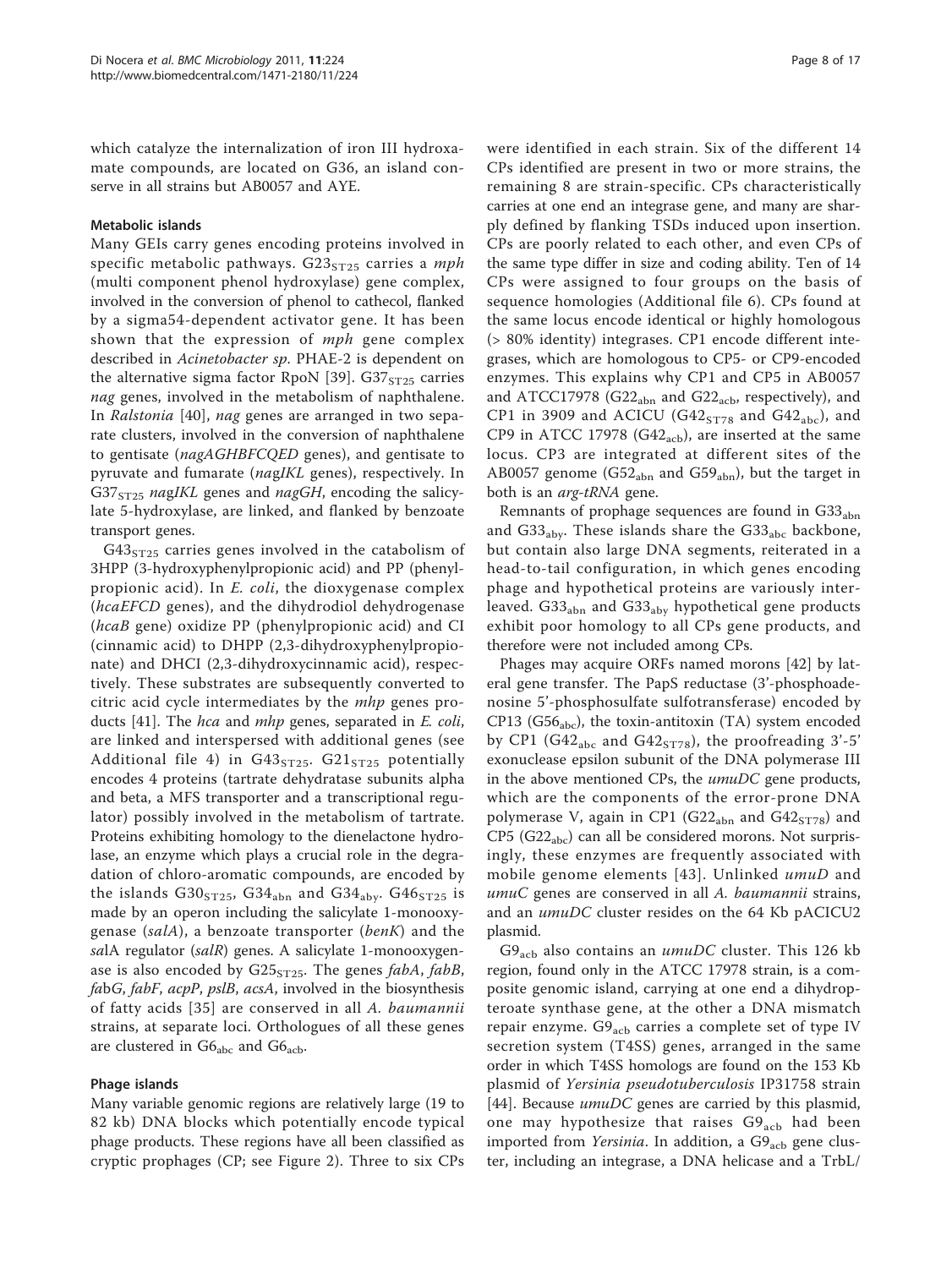VirB6 conjugal transfer protein is highly homologous to a gene cluster from Enterobacter cloacae.

## Additional islands

 $G3<sub>ST25</sub>$  carries a *cre* genes cluster. In *E. coli* the *cre* locus includes a response regulator (creB) a sensor kinase  $(creC)$  and an inner membrane protein  $(creD)$ . The corresponding two-component regulatory system CreB-CreC controls the expression of a variety of genes, among which the creD regulator. Overexpression of CreBC causes modification of the envelope, inducing the colicin E2 tolerance phenotype [[45\]](#page-15-0).

 $G51<sub>ST25</sub>$  and  $G51<sub>acb</sub>$  carry the *rtcA* and *rntZ* genes, encoding the RNA 3'-terminal phosphate cyclase and the RNAseZ, respectively. The cyclase catalyzes the ATP-dependent conversion of the 3'-phosphate to the 2', 3'-cyclic phosphodiester at the end of various RNA substrates [\[46\]](#page-15-0); RNAseZ is responsible for the maturation of the 3'-end of a large family of transfer RNAs [[47](#page-15-0)]. In *E. coli* the 3'-terminal phosphate cyclase rtcA gene forms an operon with the upstream rtcB gene. Expression of *rtcAB* is regulated by *rtcR*, a gene positioned upstream of *rtcAB*, but transcribed in the opposite direction, encoding a sigma54-dependent regulator [[46](#page-15-0)]. *rtcBA* and *rtcR* genes are conserved in both  $G51<sub>ST25</sub>$  and  $G51<sub>acb</sub>$  islands, separated by rntZ. Interestingly, only  $rntZ$  is present at the corresponding chromosomal position in strains lacking G51.

In type I restriction systems the three subunits S, M and R, which may variably associate to form a modification methylase or a restriction endonuclease, are encoded by *hsd* (host specificity of DNA) genes. Alternative hsd genes reside in  $G13<sub>ST25</sub>$  and  $G13<sub>ST78</sub>$ . The former are clustered in one operon, whereas hsdSM and hsdR genes in  $G13<sub>ST78</sub>$  are at distance, as frequently found in other species.

Homologs of a cytosine DNA methyltransferase and a restriction endonuclease, which may constitute a type II restriction modification system, are encoded by genes residing in  $G38<sub>ST78</sub>$ .

The G55 islands found in strains 4190, AB0057 and AYE are closely related, and all include a CRISPR (Clustered Regularly Interspaced Short Palindromic Repeats) block, flanked by a cas (CRISPR-associated) gene cluster. CRISPRs are repeated DNA sequence blocks found in the genomes of approximately 40% of bacteria, often next to a cluster of cas genes. The CRISPR/Cas system provides a form of acquired immunity against exogenous DNA, foreign DNA sequences being first integrated at the CRISPR locus and eventually degraded by Cas proteins [\[48](#page-15-0)]. Horizontal transfer of CRISPRs and associated genes among prokaryotes is documented [\[49\]](#page-15-0).

Gram-negative bacteria contain a variety of genes encoding proteins enriched in dipeptide motifs (valine-

glycine repeats) hence called Vgr. Islands encoding Vgrlike proteins are found inserted at eight genome variable loci (loci 2, 7, 15, 17, 19, 25, 27 of Figure [2](#page-4-0)). Vgr proteins are associated with ligand-binding proteins at the bacterial surface [[50](#page-15-0)], and are involved in biofilm formation and swarming and swimming motility in Burholderia [[51](#page-15-0)]. Intriguingly, Vgr proteins, along with Hcp (hemolysin co-regulated) proteins, are components of the type VI (T6SS) secretion apparatus, a transport system extensively conserved among Gram-negative bacteria [[52\]](#page-15-0). Secreted Vgr proteins assemble a cellpuncturing device analogous to phage tail spikes to deliver effector proteins, and are also able to covalently cross-link host cell actin contributing to T6SS pathogenicity [[53](#page-15-0)]. A T6SS gene cluster is conserved in all the analyzed A. baumannii strains.

## A. baumannii GEIs in other species of the Acinetobacter genus

Acinetobacter baylyi is a non-pathogenic nutritionally versatile soil bacterium. The chromosome of the A. baylyi strain ADP1 carries metabolic genes involved in the utilization of a large variety of compounds. Most of these genes are clustered in five major catabolic islands, grouped in the so called archipelago of catabolic diversity  $[27]$  $[27]$ . The organization of the A. baylyi and A. baumannii chromosomes is different, and most catabolic islands of A. baylyi are conserved in all A. baumannii strains, although ungrouped, at separate loci (Figure [4](#page-9-0)). Interestingly, some archipelago genes were found in  $G33<sub>ST25</sub>$  and  $G46<sub>ST25</sub>$ , two accessory DNA regions specific of the A. baumannii strain 4190. Prompted by this finding, we checked whether twenty GEIs, including  $G33<sub>ST25</sub>$  and  $G46<sub>ST25</sub>$ , were present in A. baylyi (Gen-Bank: [NC\\_005966](http://www.ncbi.nih.gov/entrez/query.fcgi?db=Nucleotide&cmd=search&term=NC_005966)), in the complete genome of the diesel-degrading Acinetobacter sp. strain DR1 (GenBank: [NC\\_014259](http://www.ncbi.nih.gov/entrez/query.fcgi?db=Nucleotide&cmd=search&term=NC_014259)) [\[54](#page-15-0)] and in the nine draft genomes of the Acinetobacter genus deposited at Genbank. GEIs encoding filamentous haemagglutin and vgr-proteins, as those corresponding to cryptic prophages were not searched because of their heterogeneity. The results of the survey are summarized in Table [3.](#page-10-0) Seven islands (GEIs 14, 20, 21, 23, 29, 44, 51) are conserved in one or more genomes, flanked at one or both sides by the same genes found in A. baumannii, but their dimensions vary, as consequence of gain/loss of DNA segments. As expected for mobile DNA, some islands were missing, and only flanking genes could be identified (genomic empty sites). Segments of  $G13<sub>ST25</sub>$  and  $G43<sub>ST25</sub>$  are spread among non-baumannii Acinetobacter genomes, thus suggesting that both GEIs might result from multiple recombination events. Recombination likely contributed to the formation of the large DR1 island encompassing genes found in  $G37<sub>ST25</sub>$  and  $G37<sub>abc</sub>$ , two non-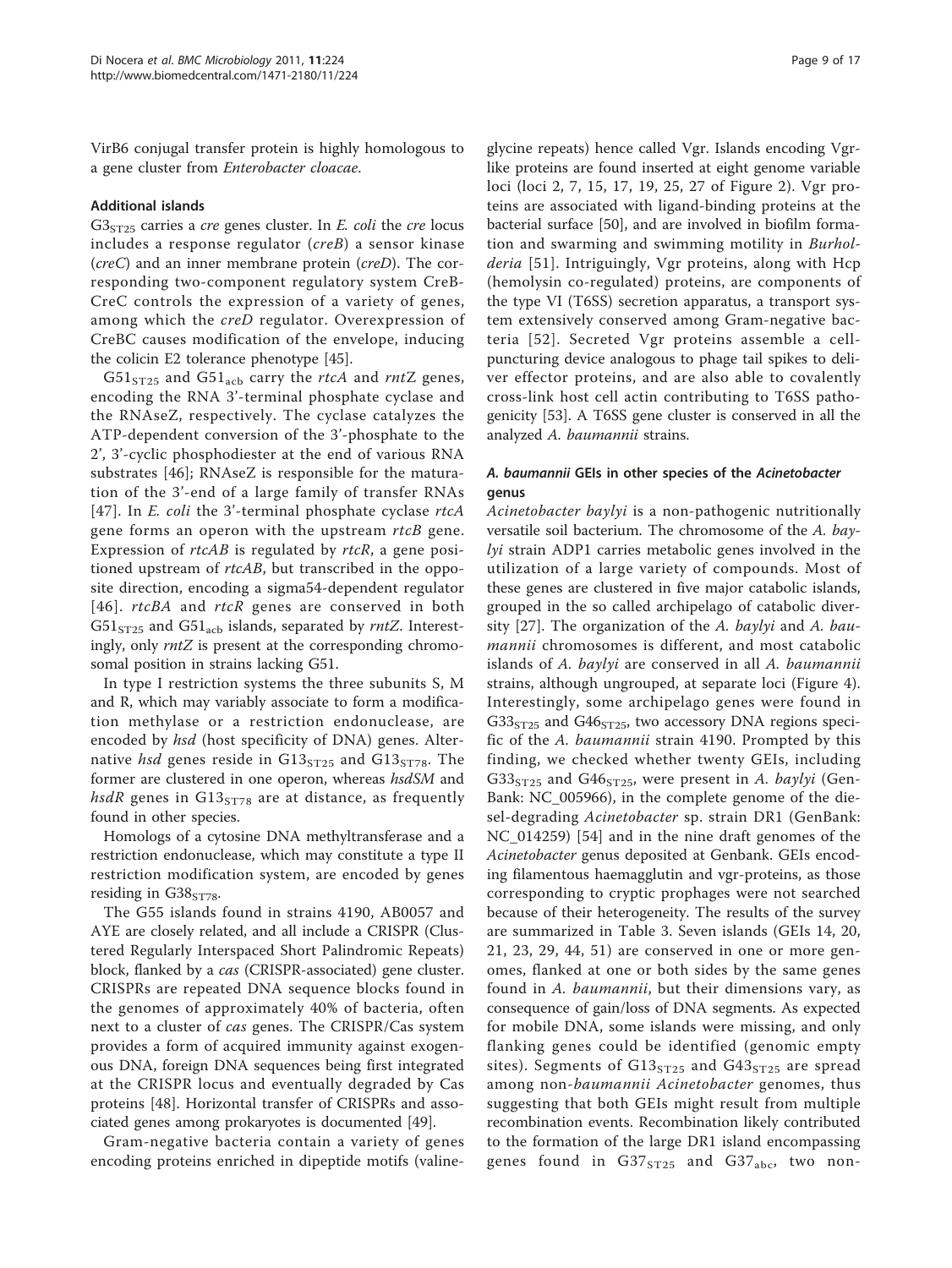<span id="page-9-0"></span>

homologous GEIs encoding enzymes involved in naphthalene degradation and a RTX-type toxin. Curiously, the two A. baumannii islands are separated in the DR1 island by 10 kb DNA homologous to fhaBC genes found in  $G38_{abc}$ .

A high number of GEIs is conserved in the genome of the Acinetobacter sp. strain DR1. Interestingly, dot plot analyses showed that gene order is more similar between A. baumannii AB0057 strain and Acinetobacter sp. strain DR1 than between the same A. baumannii strain and A. baylyi (Figure [5\)](#page-11-0). According to rpoB sequence analysis, DR-1 strain belongs to the A. calcoaceticus-A. baumannii complex, and is closely related (99.7% identity) to gen. sp. "Between 1 and 3" [[3\]](#page-14-0).

## Genomic regions in A. baumannii strains of different genotypes

The distribution of 18 genomic islands in the A. baumannii population was monitored by PCR analyses. Coding DNA regions of 600-1500 bp, representative of each GEI, were amplified from the DNA of 23 A. baumannii strains associated with 21 epidemics that occurred in 14 hospitals of the Mediterranean area from 1999 to 2009, including the sequenced 3909 and 4190 strains used as control. Nearly all the strains were representative of cross-transmission episodes, and were isolated with identical PFGE types from more than two patients of the same or different institutions [\[9](#page-14-0)]. Strains belong to eight different STs, and 10/23 strains are ST2. PCR data are summarized in Table [4](#page-12-0). Taking into account that negative data may denote partial island deletion or polymorphism in sequences targeted by the primers, the conservation of islands seems to vary significantly among the analyzed strains. G43 and G51 had been found in most strains but not in the two strains

assigned to ST78 and some strains assigned to ST2. In contrast, G18 is missing in all except one ST25 strain (4190), and G57 is found only in 3 strains of different STs. G47 seems to be a marker of ST1 strains, being found in all 5 strains assigned to ST1, as well in two strains assigned to ST20, which is a single locus variant of ST1. Similarly, G6 and G11 seem to be markers of ST2 strains, being found in all 10 ST2 strains. Interestingly, the three islands are also present in the single ST3 strain analyzed. G37 is also found in all ST2 strains and also in strains assigned to ST3, ST15 and ST84. G32 is found in all but not ST1 and ST20 strains. All the eleven islands found in the genome of the 4190 strain are conserved in the other two ST25 strains analyzed, with the exception of G8 and G63, both missing in the 3890 strain. Of the eleven islands, two (G23 and G46) are found only in the 3 ST25 strains, six (G3, G8, G63, G43, G21, G51) are also present in strains assigned to other STs. No correlation was found between the pattern of island distribution and PFGE profile among strains.

## **Discussion**

Data reported are in line with the results of previous analyses [[16\]](#page-14-0), indicating that the genomes of A. baumannii strains isolated from geographically different regions are closely related and share the same overall organization. Shared synteny made possible to align the seven A. baumannii genomes throughout, and obtain a robust chromosomal scaffold by which easily distinguish core and accessory genome components in each strain.

The ST2 strains ACICU and 3990 exhibit 99.9% sequence identity, and share the same core and variable genome components. Mapped differences are restricted to size changes of ˜40 intergenic regions, which vary in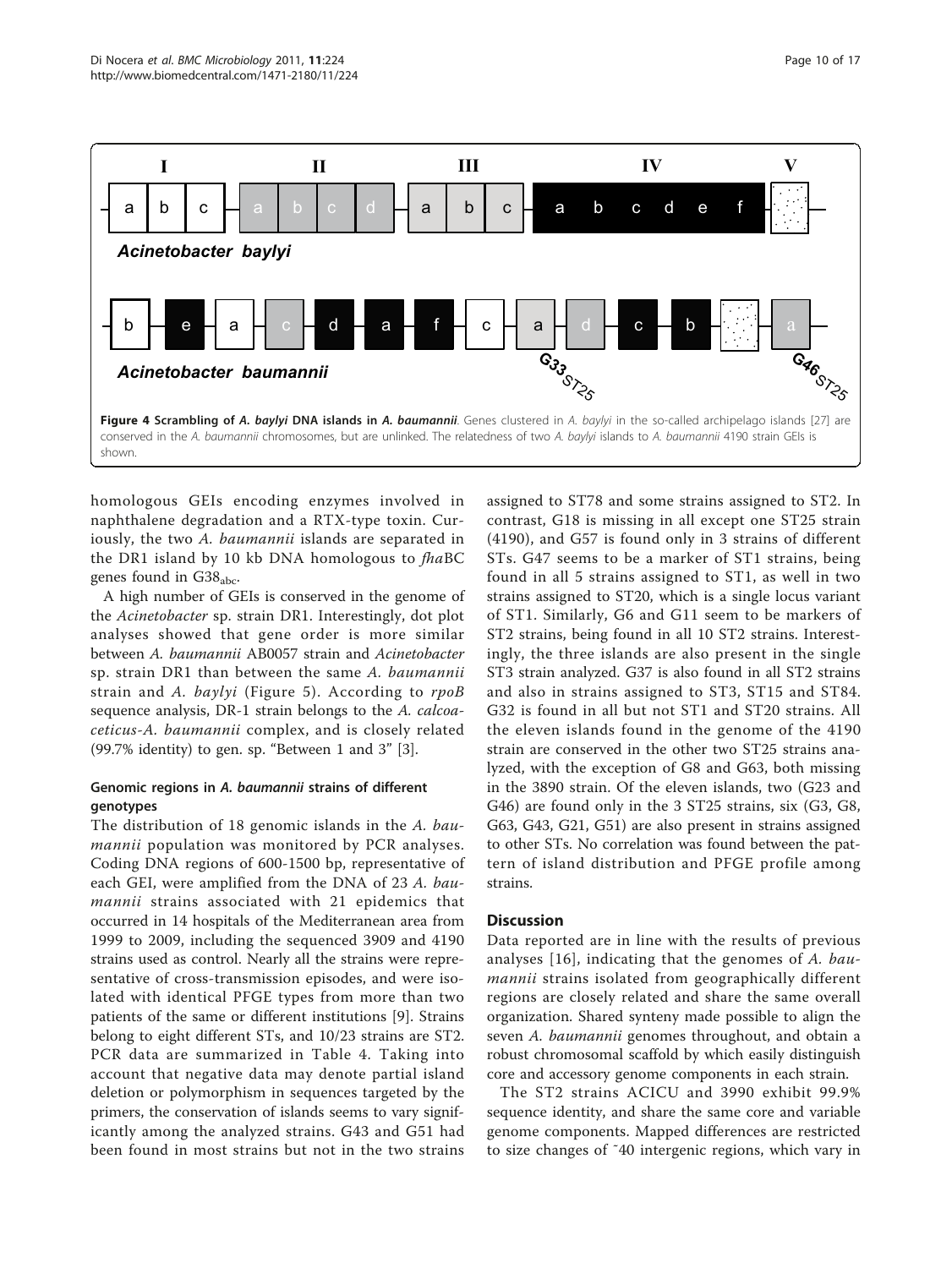| А.<br>baumannii<br>GEIs | <b>ORF</b><br>contained ADP1 | A.baylyi                 | A.calcoaceticus<br><b>RUH2202</b> | A. haemolyticus<br>ATCC19194 | A. johnsonii A. junii<br>SH046 | SH205               | A. Iwoffii<br><b>SH145</b> | А.<br>radioresistens<br><b>SK82</b> | Acinetobacter sp.<br>ATCC27244 | Acinetobacter<br>sp. DR1 | A. nosocomialis<br><b>RUH2624</b>      | A. pittii<br>SH024                     |
|-------------------------|------------------------------|--------------------------|-----------------------------------|------------------------------|--------------------------------|---------------------|----------------------------|-------------------------------------|--------------------------------|--------------------------|----------------------------------------|----------------------------------------|
| G13 (ST25)              | [A to L]                     |                          |                                   | <b>HL</b>                    | HL                             | AB                  | HL                         |                                     | EFGHL                          | $\mathsf{C}$             |                                        | CDE HL                                 |
| G14                     | $[A \text{ to } H]$          | $[A \text{ to } H]$      | $[A \text{ to } H]$               |                              |                                |                     |                            |                                     | [A to H]                       | [A to H]                 | I I                                    | $[A \text{ to } H]$                    |
| G18 (ST78)              | [AB]                         |                          |                                   |                              |                                |                     |                            |                                     |                                | [AB                      |                                        | [AB                                    |
| G20 (ST78)              | [A to C]                     | $\Box$                   |                                   | <b>BC</b>                    |                                |                     |                            |                                     |                                | $[A \text{ to } C]$      | I)                                     | $[A \text{ to } C]$                    |
| G21 (ST25)              | $[A \text{ to } E]$          |                          |                                   |                              |                                |                     |                            |                                     |                                | $[A \text{ to } E]$      | $[ \ ]$                                | $[A \text{ to } E]$                    |
| G23 (ST25)              | [A to H]                     | ٠                        | $\Box$                            |                              |                                |                     |                            | A to G                              |                                | [A to H]                 | $[A \text{ to } H]$                    | [A to H]                               |
| G29 (ST25)              | $[A \text{ to } D]$          |                          |                                   |                              |                                |                     |                            |                                     |                                | $[A \text{ to } D]$      | $[A \text{ to } D]$                    | $\begin{array}{c} \square \end{array}$ |
| G33 (ST25)              | $[A \text{ to } AF]$         | [A to<br>AFJ''           |                                   |                              |                                |                     |                            |                                     |                                | $[A \text{ to } AF]^*$   |                                        |                                        |
| G35 (abc)               | $[A \text{ to } N]$          |                          |                                   |                              |                                |                     |                            |                                     |                                | [novel GEI]              |                                        | C, N                                   |
| G36                     | $[A \text{ to } I]$          | $\overline{\phantom{a}}$ | $[A \text{ to } I]^{\#}$          |                              |                                |                     |                            |                                     |                                | [A to $I$ ] <sup>#</sup> | [A to F                                | $[C \text{ to } F]$                    |
| G37 (ST25)              | $[A \text{ to } H]$          |                          |                                   | B to E                       |                                |                     |                            |                                     |                                | $[A \text{ to } H]^*$    | $\begin{array}{c} \square \end{array}$ | $\begin{array}{c} \square \end{array}$ |
| G37 (abc)               | $[A \text{ to } G]$          |                          |                                   |                              |                                |                     |                            |                                     |                                | [A to $GI^*$             | $\begin{bmatrix} 1 \end{bmatrix}$      | [A to $GI^*$                           |
| G43 (ST25)              | [A to V]                     |                          |                                   |                              |                                |                     |                            | FGH to V FGH to V                   |                                |                          | A to C                                 | $\sim$                                 |
| G44                     | $[A \text{ to } D]$          |                          | $[A \text{ to } D]$               |                              |                                |                     |                            |                                     |                                | [A to D                  | A to D                                 | [A to D]                               |
| G46 (ST25)              | $[A \text{ to } E]$          | <b>CDE</b>               | <b>CDE</b>                        |                              |                                |                     |                            |                                     |                                | <b>CDE</b>               | E.                                     | ſ1.                                    |
| G47 (abn,<br>aby)       | $[A \text{ to } R]$          | <b>BL</b>                |                                   |                              |                                | BL                  |                            |                                     |                                | $[B \text{ to } R]$      | $[B \text{ to } R]$                    | $[B \text{ to } R]$                    |
| $G51$ (abc)             | $[A \text{ to } G]$          |                          | $[A \text{ to } G]$               | $[A \text{ to } G]$          |                                | $[A \text{ to } G]$ |                            |                                     | B to L                         | $[A \text{ to } G]$      | C                                      | $[A \text{ to } G]$                    |
| G57 (acb)               | $[A \text{ to } H]$          | M to AG                  |                                   |                              |                                | E)                  |                            |                                     |                                |                          | []                                     |                                        |

## <span id="page-10-0"></span>Table 3 Distribution of genomic regions in non-baumannii Acinetobacter species

ORFs in each island are referrred to by capital letters. Brackets denote ORFs flanking genomic islands. Conserved genomic regions are highlighted in bold. Dots between letters denote that corresponding ORFs are not contiguous. #Genomic regions larger than those identified in A. baumannii.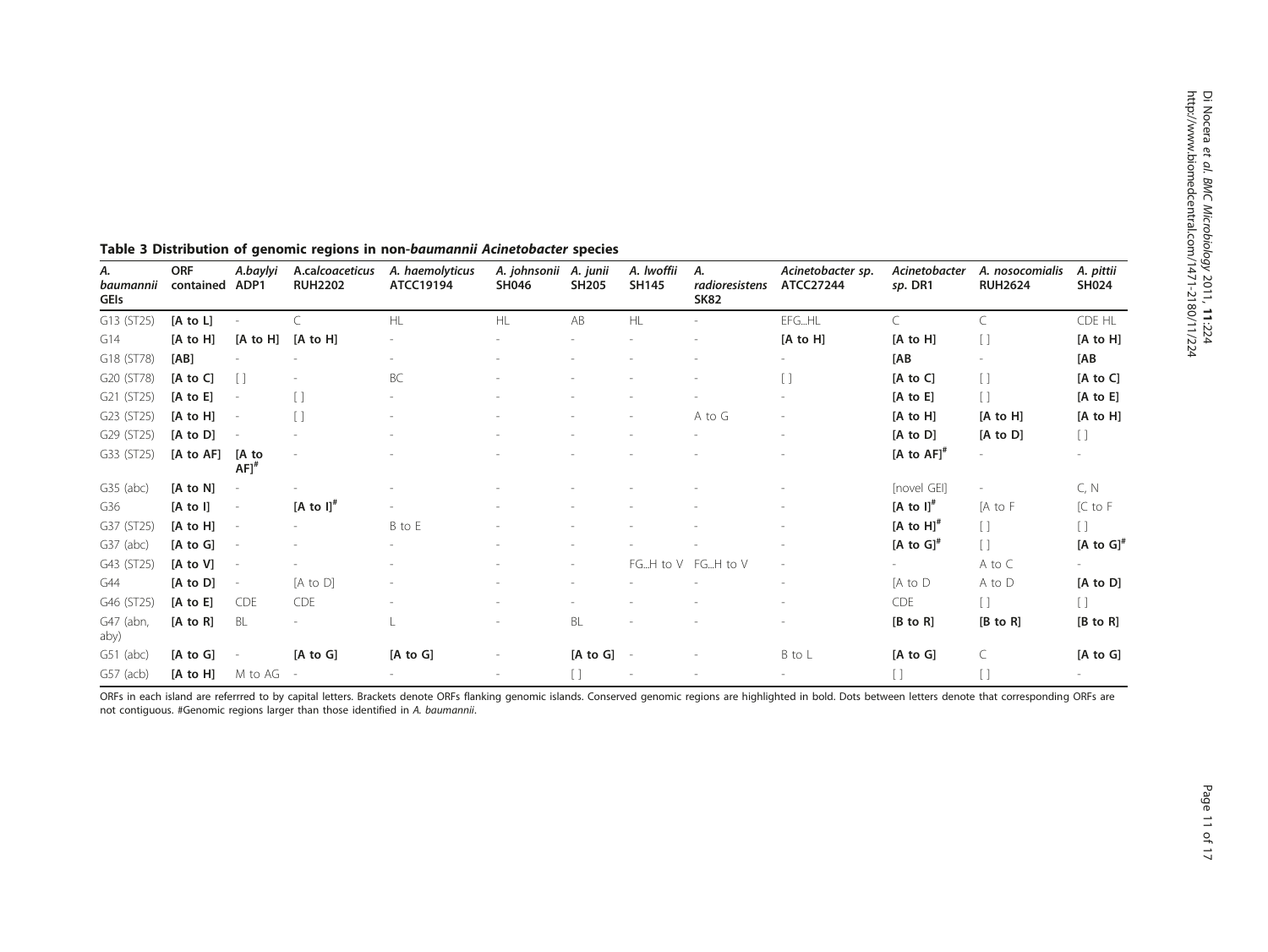<span id="page-11-0"></span>

the two strains because they contain a different number of short sequence repeats. A major difference can be ascribed to a > 36 kb CP3-like element, found in the 3990 strain only, the chromosomal location of which has not yet been determined. Two CP3-like prophages specific of strains 3909 and 4190 have not yet been mapped as well. The ACICU and 3990 strains are however phenotypically distinguishable, since the his-leu replacement at residue 535 of the beta subunit of the RNA polymerase made the 3990 strain not susceptible to rifampicin ( $MIC > 500$  mg/L). Sequence comparisons revealed that 3068 coding regions are conserved, at the same chromosomal position, in all A. baumannii genomes. Accessory coding regions, including both GEIand mhr-encoded ORFs, varies from 433 (3909 strain) to 707 (AB0057 strain). In estimating the number of conserved coding regions, it was taken into account that many correspond to a single ORF in one genome, but to two or even three adjacent ORFs in others, and vice versa. Likely most "double ORFs" are artifactual, since mutations are known to be introduced by PCR amplification of DNA samples prior to sequencing. Accessory DNA regions correspond to 12% of the 3909 genome, 19% of the AB0057 genome, and to 14-16% of all other genomes analysed. Although closure of draft genomes and addition of whole genome sequences of other strains may lead to the definition of a few additional GEIs, data clearly indicate that A. baumannii strains exhibit less variation than *E. coli* strains, which may share only 60-70% of their coding capacity [\[55](#page-15-0)].

Many A. baumannii GEIs have a role in drug resistance, biosynthesis of surface components, iron

metabolism, and this may confer advantage in the course of an infection, since successful pathogens encode multiple adhesins, are equipped to sequester iron from the environment and can escape therapy. Less clear is the advantage conferred to A. baumannii by other islands. The functional role of the RNA 3'-terminal phosphate cyclase, an enzyme conserved among Bacteria, Archaea and Eucarya, encoded by  $G51<sub>ST25</sub>$  and  $G51_{\text{acb}}$ , is debated. The same holds for vgr-like proteins, encoded by several GEIs, though it is worth noting that six of the ten genomic islands identified in the pathogenic P. aeruginosa PA01 strain [[56\]](#page-15-0) encode vgr-like proteins. Some GEIs carry genes involved in lipid metabolism.  $G47_{abn}$  and  $G47_{abv}$  carry genes controlling the formation of CFA and UFA phospholipids. Cyclopropanation plays a role in the pathogenesis of Mycobacterium tuberculosis, a specific CFA synthase being required to modify the alpha mycolates on the cell envelope, and pathogenic E. coli strains have higher CFA contents and are more resistant to acid shock than non-pathogenic strains [\[57](#page-15-0)].  $G6_{abc}$  and  $G6_{acb}$  carry homologues of genes involved in fatty acid metabolism (Fab genes) conserved at multiple loci in all A. baumannii strains. Additional Fab genes may confer metabolic advantage, and is worth noting that Fab and other GEI-6 genes reside in OI-47, a genomic island conserved in all O157:H7 E. coli strains [\[58](#page-15-0)]. Finally, Many GEIs, most of which unique to the 4190 strain, carry genes and/or operons controlling specific metabolic pathways, such as naphthalene and phenyl-propionic acid degradation.

Several GEIs correspond to cryptic prophages. Of these, a few may have conserved the ability to replicate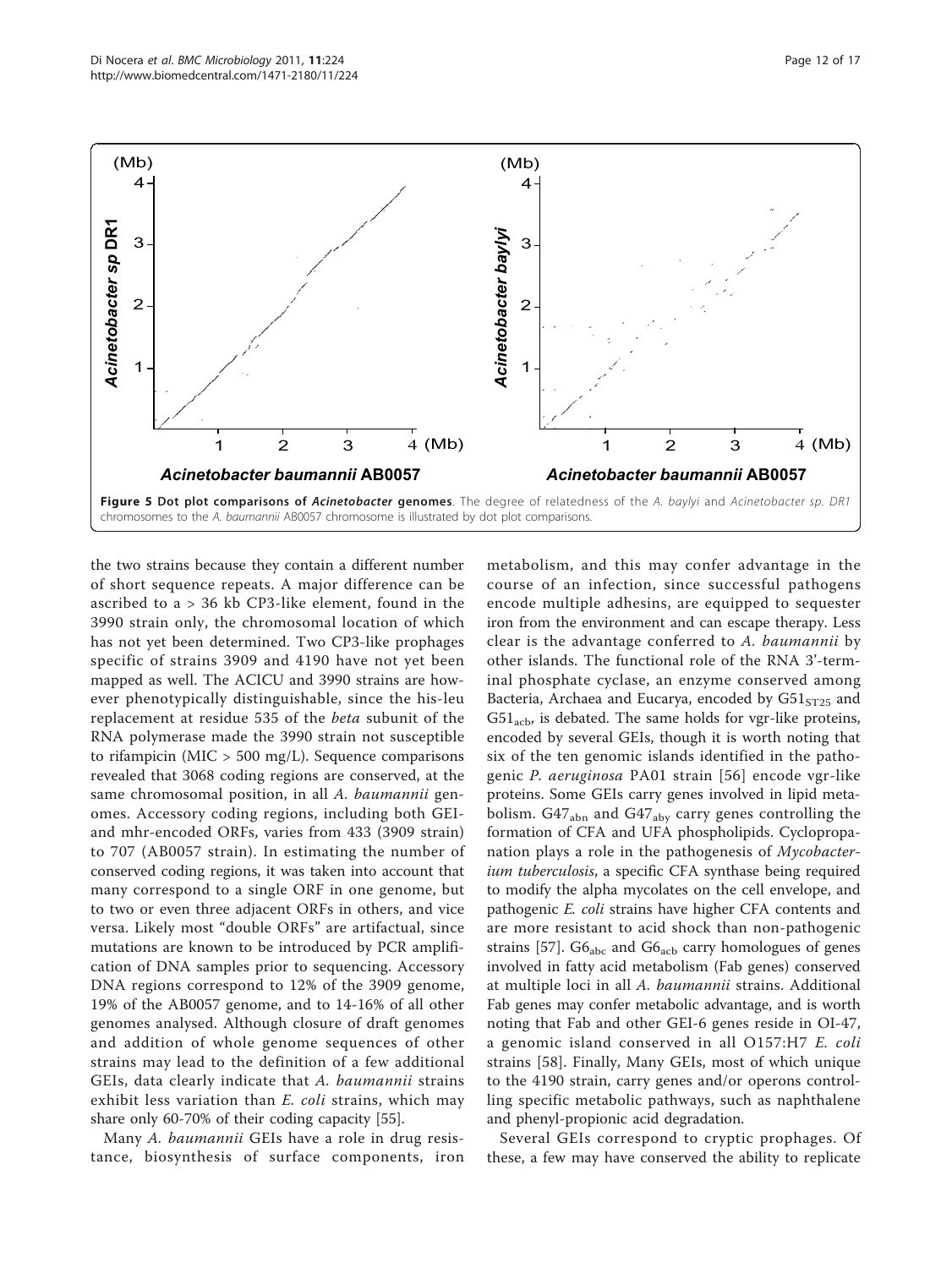| <b>Strain</b> | ST type        | PFGE type      | G47          | G37     | G11            | G6             | G57            | G18            | G51            | G32            | G20            | G43            | G <sub>3</sub> | G <sub>21</sub> | G33            | G <sub>23</sub> | G46            | G63            | G8             |
|---------------|----------------|----------------|--------------|---------|----------------|----------------|----------------|----------------|----------------|----------------|----------------|----------------|----------------|-----------------|----------------|-----------------|----------------|----------------|----------------|
|               |                |                |              |         |                |                |                |                |                |                |                |                |                |                 |                |                 |                |                |                |
| AB0057        | $\mathbf{1}$   | nd             | $\mathbf{1}$ | 0       | $\overline{0}$ | $\overline{0}$ | $\overline{O}$ | $\overline{0}$ | $\overline{0}$ | $\overline{0}$ | $\overline{0}$ | $\overline{0}$ | $\overline{0}$ | $\overline{0}$  | $\overline{0}$ | $\overline{0}$  | $\overline{0}$ | $\overline{0}$ | $\overline{0}$ |
| AYE           |                | nd             |              | 0       | 0              | 0              | 0              | 0              | 0              | $\mathcal{O}$  | 0              | $\circ$        | 0              | 0               | $\mathbf{0}$   | 0               | 0              | 0              | $\circ$        |
| 700           |                | A              | 1            | 0       | 0              | 0              | 0              | 0              | $\mathbf{1}$   | 0              | $\mathbf{0}$   | $\overline{1}$ |                |                 | 0              | 0               | 0              | $\mathbf{1}$   | $\mathbf{0}$   |
| 3891          |                | B              | 1            | 0       | 0              | $\circ$        | 0              | 0              | 1              | 0              | 0              |                |                |                 | 0              | $\mathbf{0}$    | 0              |                |                |
| 3887          | 1              | C              | 1            | 0       | 0              | 0              | 0              | 0              | $\mathbf{1}$   | 0              | $\mathbf{0}$   |                |                |                 | 1              | 0               | $\mathbf{1}$   | 1              | $\circ$        |
| 2979          | 20             | D              |              | 0       | 0              | 0              | $\mathbf 0$    | $\overline{0}$ |                | $\circ$        | $\mathbf{0}$   |                |                | 0               | $\mathbf 0$    | $\circ$         | 0              |                | $\circ$        |
| 3130          | 20             | E              | 1            | 0       | 0              | 0              | 0              | 0              | 1              | 0              | $\mathbf{0}$   | $\circ$        | 0              | 0               | 0              | 0               | 0              | 0              | 0              |
| <b>ACICU</b>  | 2              | nd             | $\mathbf{0}$ |         | 1              | 1              | 0              | 0              | $\circ$        |                | $\mathbf{0}$   | $\mathbf{0}$   | 0              | 0               | 0              | $\mathbf{0}$    | 0              | $\mathbf 0$    | $\circ$        |
| 2105          | $\overline{2}$ | F              | $\circ$      |         | 1              | 1              | 0              | $\overline{0}$ | 1              |                | 0              | 1              | 0              | 0               | 0              | $\circ$         | 0              | 1              |                |
| 2638          | $\overline{2}$ | F              | $\circ$      |         | 1              | $\mathbf{1}$   | $\mathbf 0$    | 0              | 1              |                | $\mathbf{0}$   | $\mathbf{1}$   | 0              | 0               | 0              | $\circ$         | 0              | $\overline{1}$ |                |
| 3892          | $\overline{2}$ | F              | $\mathbf{0}$ |         |                | $\mathbf{1}$   | $\overline{0}$ | $\overline{0}$ | $\circ$        |                | $\mathbf{0}$   | $\circ$        | $\mathbf 0$    | 0               | $\mathbf 0$    | $\circ$         | $\mathbf 0$    | $\circ$        | $\circ$        |
| 3990          | $\overline{2}$ | F              | $\mathbf{0}$ |         | 1              | $\mathbf{1}$   | 0              | $\overline{0}$ | $\circ$        |                | $\mathbf{0}$   | $\circ$        | $\overline{0}$ | 0               | 0              | $\mathbf 0$     | 0              | $\circ$        | 0              |
| 2735          | $\overline{2}$ | F1             | $\circ$      |         | 1              | $\mathbf{1}$   | 0              | 0              | $\circ$        |                | $\mathbf{0}$   | $\circ$        | 0              | 0               | 0              | 0               | 0              | 0              | $\circ$        |
| 3858          | $\overline{2}$ | F <sub>2</sub> | $\circ$      |         | 1              | 1              | $\mathbf 0$    | $\overline{0}$ | $\circ$        |                | $\mathbf{0}$   | $\circ$        | 0              | $\mathbf 0$     | $\mathbf 0$    | $\mathbf 0$     | $\mathbf 0$    | $\circ$        | $\circ$        |
| 3889          | 2              | G              | 0            |         |                | 1              | 0              | $\overline{0}$ | $\circ$        |                | $\mathbf{0}$   | $\circ$        | $\overline{0}$ | 0               | 1              | $\mathbf{0}$    | 0              | $\mathbf 0$    | $\circ$        |
| 4026          | $\overline{2}$ | H              | 0            |         | 1              |                | 1              | 0              | 0              |                | 0              | $\overline{1}$ | 0              |                 | 0              | 0               | 0              | 0              |                |
| 4030          | $\overline{2}$ |                | 0            |         | 1              | 1              | $\mathbf 0$    | 0              | 0              |                | 1              | $\circ$        | 0              | 0               | $\mathbf 0$    | 0               | 0              | 0              | $\circ$        |
| 4009          | $\overline{2}$ |                | $\circ$      |         | 1              | $\mathbf{1}$   | $\mathbf 0$    | 0              | $\circ$        |                | $\mathbf 0$    | $\circ$        | 0              | 0               | $\mathbf 0$    | $\circ$         | $\mathbf 0$    | $\circ$        | $\circ$        |
| 4025          | 3              | Κ              | 1            |         | 1              | $\mathbf{1}$   | 0              | 0              | $\mathbf{1}$   |                | 0              |                | 0              | 0               | 0              | $\mathbf{0}$    | 0              | 1              |                |
| 3890          | 25             |                | $\circ$      | 0       | 0              | 0              | 0              | 0              |                |                |                |                |                |                 |                |                 | 1              | 0              | 0              |
| 3865          | 25             | M              | $\circ$      | 0       | 0              | 0              | $\mathbf{1}$   | 0              |                |                |                |                |                |                 |                |                 |                |                |                |
| 4190          | 25             | N              | $\mathbf{0}$ | $\circ$ | 0              | $\circledcirc$ | 0              |                |                |                |                |                |                |                 |                |                 | 1              | 1              |                |
| ATCC17978     | 77             | nd             | $\mathbf{0}$ | $\circ$ | 0              | 1              | -1             |                | 1              |                | 0              | $\mathbf{0}$   | 0              | 0               | 0              | $\mathbf{0}$    | 0              | 0              | $\circ$        |
| 3909          | 78             | $\circ$        | $\circ$      | 0       | 0              | 0              | 0              | 0              | $\circ$        |                | 1              | $\circ$        | 0              | 0               | 0              | $\circ$         | 0              | 0              | $\circ$        |
| 3911          | 78             | O1             | $\circ$      | 0       | $\circ$        | $\circledcirc$ | $\mathbf{0}$   | $\mathbf{0}$   | $\mathbf{0}$   |                | $\mathbf{1}$   | $\circ$        | 0              | 0               | $\mathbf 0$    | $\circ$         | $\mathbf{0}$   | $\circ$        | $\circ$        |
| 3868          | 15             | P              | $\circ$      |         | 0              | 0              | 1              | 0              | $\mathbf{1}$   |                | $\mathbf{1}$   |                |                |                 | 0              | $\mathbf{0}$    | 0              | 0              |                |
| 3871          | 84             | P1             | $\circ$      |         | $\mathbf 0$    | $\mathbf{0}$   | $\mathbf 0$    | 0              | 1              |                | $\mathbf{0}$   | 1              |                |                 | $\mathbf 0$    | $\mathbf 0$     | $\mathbf{0}$   | $\circ$        | 1              |

<span id="page-12-0"></span>Table 4 Distribution of genomic regions in A.baumannii strains of different genotypes

Positive or negative PCR amplification are indicated by 1 or 0, respectively; nd, not done.

as phages upon appropriate stimuli, and CP3, CP9 and CP14 encode lysozyme. However, none exhibited homology to bacteriophages so far identified in A. bau-mannii [[59](#page-15-0),[60\]](#page-15-0). Few CPs are decorated by morons, accessory genes unnecessary for the virus, which may be helpful for the host bacteria when the prophage is integrated in its genome. Advantage conferred by morons is debated. PapS reductase functions in the assimilatory sulphate reduction pathway, and could serve as a fitness factor under conditions of iron limitation [[61\]](#page-15-0), umuDC gene could convey a mutator phenotype on the host [[62\]](#page-15-0). As previously noted [\[16](#page-14-0)], the high variability exhibited by prophage sequences suggests recent insertion/ and or rapid loss, and a large pool of phage genomes.

Genotypic characterization of A. baumannii isolates during outbreaks occurred in different geographical locations showed the prevalence of clusters of highly similar strains [[4,10\]](#page-14-0). Data presented suggest that strains assigned to distinct genotypes according to MLST analysis may harbour specific GEIs. However, variability exists in the distribution of other genomic regions between A. baumannii strains assigned to the same genotypes, thus suggesting that horizontal gene transfer and recombination may occur between strains of different genotypes.

The identification of sequences homologous to several GEIs suggests that the genomes of non-baumannii Acinetobacter spp. may function as reservoirs of accessory A. baumannii DNA. Bacteria of the genus Acinetobacter, including A. baumannii isolates, are naturally competent [[63\]](#page-15-0) and have likely exchanged DNA in evolution. A few GEIs are perfectly conserved in different Acinetobacter species, but many vary in size and content, and have been plausibly remodelled both by recombination and insertional events. Comparative analyses also demonstrated a marked difference in the genome organization of the non-baumannii Acinetobacter sp. baylyi and DR1 relatively to A. baumannii.

Differences among A. baumannii genomes are also correlated to large strain-specific deletions, which are interestingly associated to selective loss of function. The 3909 strain lacks mucK and tcu genes which enable the growth on cis, cis-muconate and tricarballylate as sole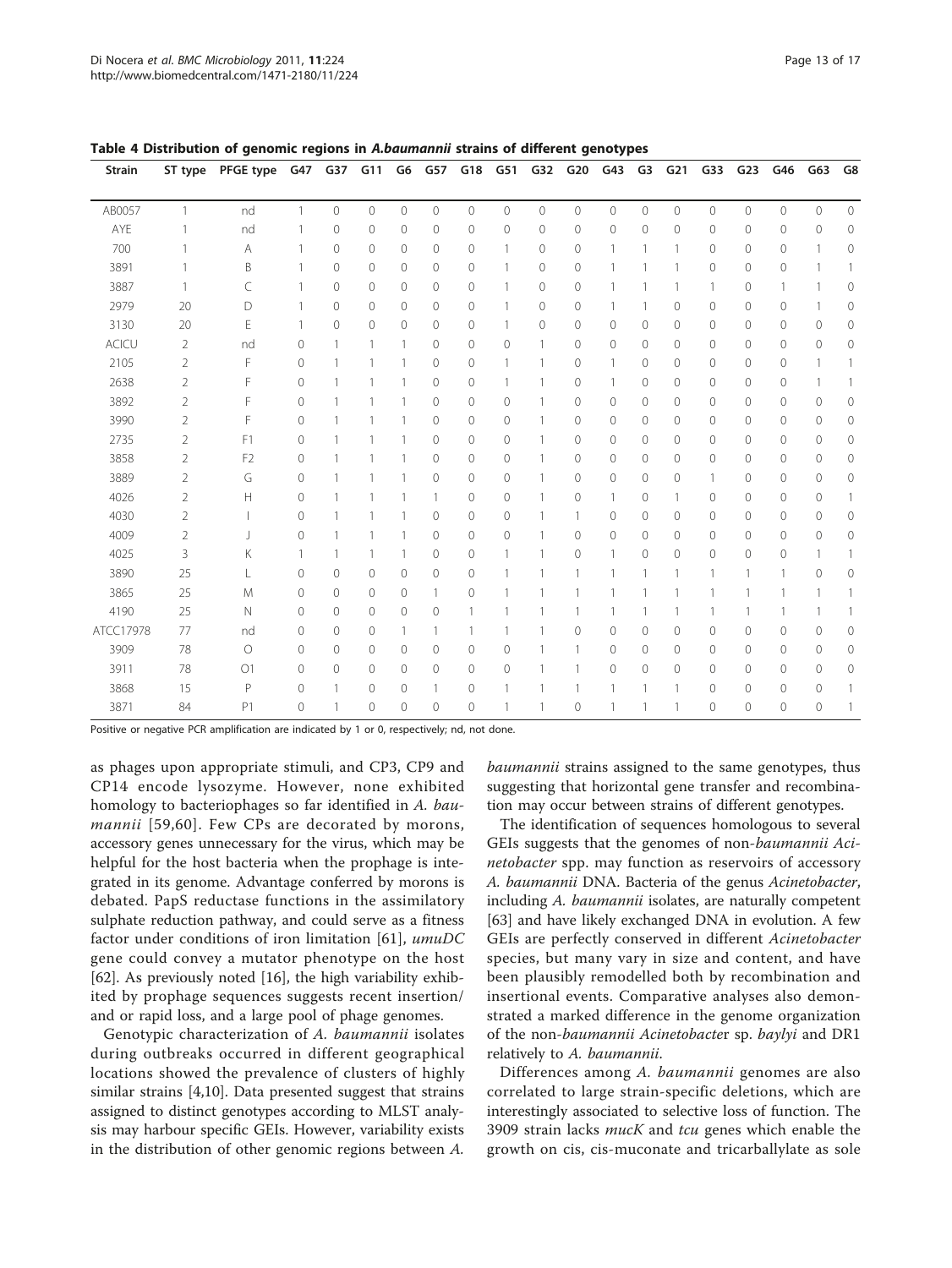<span id="page-13-0"></span>carbon sources [\[64,65](#page-15-0)]. The 4190 strain lacks tau genes, needed to utilize taurine as a sulphur source in sulphate starvation conditions [[36\]](#page-15-0), the AYE and ACICU strains lack genes enabling growth on d-glucarate as sole carbon source [[66](#page-15-0)], the ATCC17978 lacks genes involved in the metabolism of anthranilate, molybdate transport, biosynthesis of the pyrroloquinoline quinone cofactor, chaperone-usher pathway, growth on dicarboxylic acids as the only carbon source [[67](#page-16-0)]. All these large deleted regions can alternatively be viewed as GEIs conserved in the population but missing in one or a few isolates. Sequencing of additional A. baumannii isolates will set the issue.

## Conclusions

The definition of the genome components of A. baumannii provides a scaffold to rapidly evaluate the genomic organization of novel clinical A. baumannii isolates. Distinguishing conserved from accessory components in A. baumannii chromosomes is a functional framework useful for further investigations on the biology and the genetic organization of this species. Changes in island profiling will be useful in genomic epidemiology of A. baumannii population. Data provided in this work will facilitate comparisons of A. baumannii isolates, and help to define the features of A. baumannii as species as to pin down its pathogenic traits.

## Methods

## A. baumannii strains

Comparative genome analysis were performed on whole genome sequences of A. baumannii strains AB0057 [Gen-Bank[:NC\\_011586\]](http://www.ncbi.nih.gov/entrez/query.fcgi?db=Nucleotide&cmd=search&term=NC_011586) [[16\]](#page-14-0), ACICU [GenBank:[NC\\_010611](http://www.ncbi.nih.gov/entrez/query.fcgi?db=Nucleotide&cmd=search&term=NC_010611)] [[12](#page-14-0)], ATCC17978 [GenBank:[NC\\_009085](http://www.ncbi.nih.gov/entrez/query.fcgi?db=Nucleotide&cmd=search&term=NC_009085)] [[17](#page-14-0)] and AYE [GenBank:[NC\\_010410](http://www.ncbi.nih.gov/entrez/query.fcgi?db=Nucleotide&cmd=search&term=NC_010410)] [[18](#page-14-0)] and draft genome sequences of A. baumannii strains ST2 3990 [GenBank: [AEOY00000000](http://www.ncbi.nih.gov/entrez/query.fcgi?db=Nucleotide&cmd=search&term=AEOY00000000)], ST25 4190 [GenBank[:AEPA00000000](http://www.ncbi.nih.gov/entrez/query.fcgi?db=Nucleotide&cmd=search&term=AEPA00000000)] and ST78 3909 [GenBank[:AEOZ00000000\]](http://www.ncbi.nih.gov/entrez/query.fcgi?db=Nucleotide&cmd=search&term=AEOZ00000000) strains [[11](#page-14-0)]. The GenBank[:CP000521](http://www.ncbi.nih.gov/entrez/query.fcgi?db=Nucleotide&cmd=search&term=CP000521) file, which contains 436 hypothetical proteins putatively encoded by ATCC17978 early annotated as AS1, but not included in the GenBank: [NC\\_009085](http://www.ncbi.nih.gov/entrez/query.fcgi?db=Nucleotide&cmd=search&term=NC_009085) file, was also used for comparisons. The genome sequences of non-baumannii Acinetobacter species A. baylyi ADP1 [GenBank[:NC\\_011586](http://www.ncbi.nih.gov/entrez/query.fcgi?db=Nucleotide&cmd=search&term=NC_011586)], Acinetobacter sp. DR1 [GenBank[:NC\\_014259\]](http://www.ncbi.nih.gov/entrez/query.fcgi?db=Nucleotide&cmd=search&term=NC_014259), A. calcoaceticus RUH2202 [GenBank[:ACPK00000000](http://www.ncbi.nih.gov/entrez/query.fcgi?db=Nucleotide&cmd=search&term=ACPK00000000)], A. haemolyticus ATCC19194 [GenBank[:ADMT00000000](http://www.ncbi.nih.gov/entrez/query.fcgi?db=Nucleotide&cmd=search&term=ADMT00000000)], A. johnsonii SH046 [Gen-Bank:[ACPL00000000](http://www.ncbi.nih.gov/entrez/query.fcgi?db=Nucleotide&cmd=search&term=ACPL00000000)], A. junii SH205 [GenBank: [ACPM00000000](http://www.ncbi.nih.gov/entrez/query.fcgi?db=Nucleotide&cmd=search&term=ACPM00000000)], A. lwoffii SH145 [GenBank: [ACPN00000000\]](http://www.ncbi.nih.gov/entrez/query.fcgi?db=Nucleotide&cmd=search&term=ACPN00000000), A. radioresistens SK82 [GenBank: [ACVR00000000\]](http://www.ncbi.nih.gov/entrez/query.fcgi?db=Nucleotide&cmd=search&term=ACVR00000000), Acinetobacter sp. ATCC27244 [Gen-Bank:[ABYN00000000](http://www.ncbi.nih.gov/entrez/query.fcgi?db=Nucleotide&cmd=search&term=ABYN00000000)], A. nosocomialis RUH2624 [Gen-Bank:[ACQF00000000](http://www.ncbi.nih.gov/entrez/query.fcgi?db=Nucleotide&cmd=search&term=ACQF00000000)] and A. pittii SH024 [GenBank: [ADCH00000000\]](http://www.ncbi.nih.gov/entrez/query.fcgi?db=Nucleotide&cmd=search&term=ADCH00000000) were also used for comparison. The A. baumannii strains used in PCR analyses of GEIs have been previously described [[10](#page-14-0)].

## Genome analyses

Gene products putatively encoded by the ST25 4190, ST78 3909 and ST2 3990 strains were identified using xBASE2, comparing the draft genome sequences to the genome of the A. baumannii strain AB0057 used as reference template [[11\]](#page-14-0). The corresponding amino acid sequences are listed in Additional file [7.](#page-14-0) Predicted ORFs were subsequently compared to the gene products of the wholly sequenced A. baumannii AB0057, ACICU, ATCC and ABAYE strains using MAUVE [\[15](#page-14-0)]. Homologies under looked by MAUVE were detected by BLAST and tBLASTn analyses. Gene products encoded by aligned coding regions exhibited at least 50% identity. rpoB gene sequence analysis for genomic species identification was performed as previously described [\[3\]](#page-14-0).

## PCR analyses

The conservation of specific GEIs in a set of A. baumannii strains was assessed by PCR amplification. PCR reactions were carried out by incubating 20 ng of genomic DNA with 160 ng of each primer in the presence of dXTPs (200 nanomoles), 1.5 mM magnesium chloride and the Taq DNA polymerase Recombinant (Invitrogen). The sequences of the oligomers used as primers, the experimental conditions, the length of the amplimers, the coding regions amplified are all listed in Additional file [8.](#page-14-0) PCR products were electrophoresed on 1.5- 2% agarose gels in 0.5×TBE buffer (45 mM Tris pH 8, 45 mM Borate, 0.5 mM EDTA) at 120 V (constant voltage). The 100 bp ladder (Promega) was used as molecular weight marker.

The co-linearity of contigs and the DNA content of the corresponding chromosomal regions were assessed by sequencing PCR products bridging contig ends.

## Additional material

[Additional file 1: S](http://www.biomedcentral.com/content/supplementary/1471-2180-11-224-S1.PDF)tructures of plasmids identified in ST2 3990, ST25 4190 and ST78 3909 strains. the figure shows the circular maps of plasmids p1ABST2, p2ABST2, p1ABST25, p2ABST25 and p1ABST78 with relevant features. ORFs and direction of the transcription are represented by arrow-shaped boxes. Plasmid sizes and names of various features are reported.

[Additional file 2: C](http://www.biomedcentral.com/content/supplementary/1471-2180-11-224-S2.XLS)oding capacity of plasmids carried by strains 3909 3990 and 4190. the table lists ORFs of plasmids p1ABST2, p2ABST2, p1ABST25, p2ABST25 and p1ABST78. Position, number of amino acids and putative function are reported for each ORF.

[Additional file 3: T](http://www.biomedcentral.com/content/supplementary/1471-2180-11-224-S3.XLS)arget site duplications. sequences duplicated at the ends of GEIs upon genome integration are listed in the table. Base changes in left and right TSDs are marked according to IUB codes. Residues missing in one TSD are in parenthesis. Known target genes are indicated.

[Additional file 4: G](http://www.biomedcentral.com/content/supplementary/1471-2180-11-224-S4.XLS)EIs organization and ORFs content. the 63 sheets of the EXCEL file correspond to the 63 genomic loci carrying GEIs shown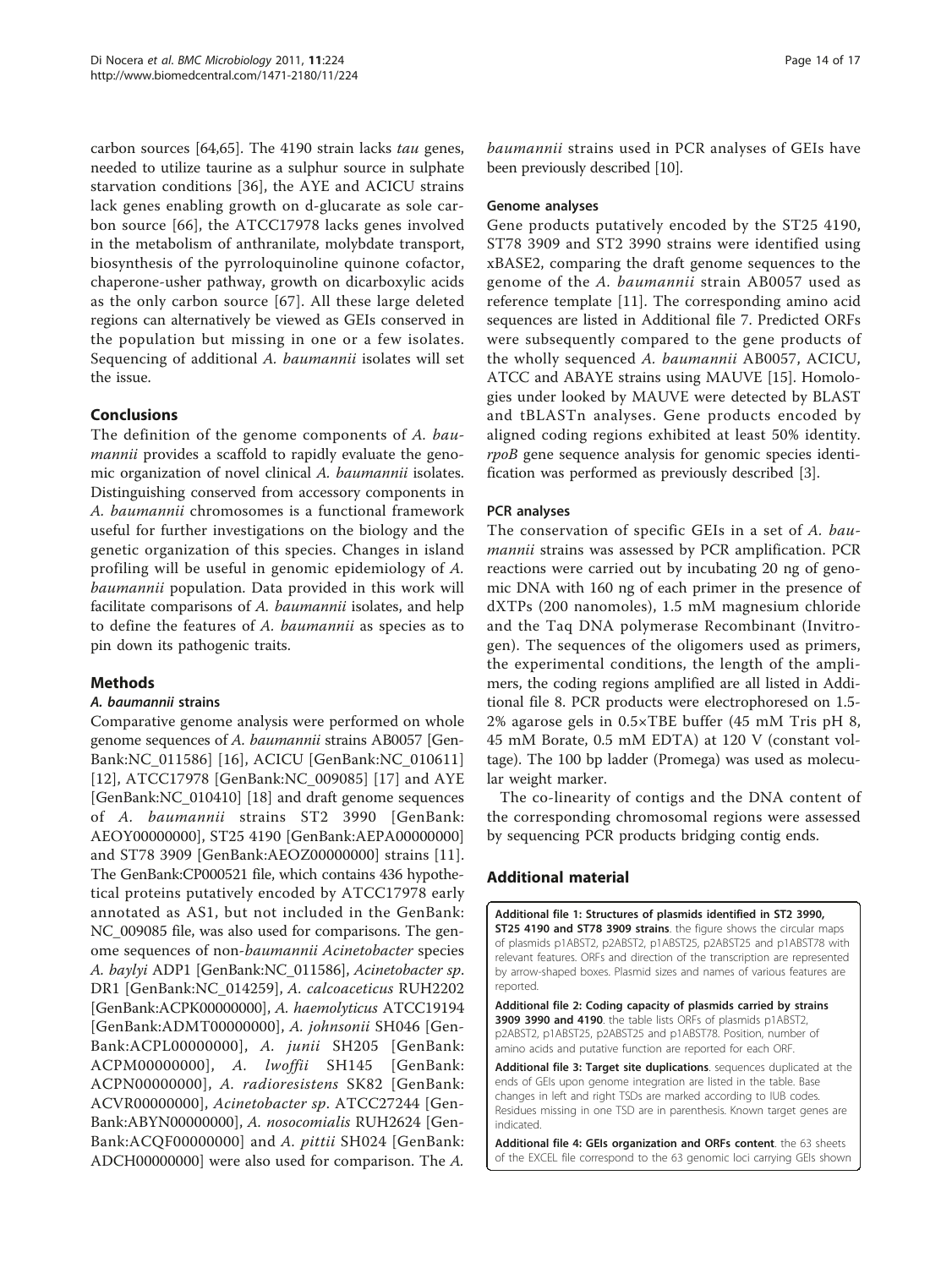<span id="page-14-0"></span>in Figure 2. The ORF number, the amino acid length and the hypothesized function are given in each sheet. For draft genomes, the corresponding contigs are indicated. Identical or closely related ORFs present in different GEIs are positioned in the same row and labelled by the same colour to facilitate view. ORFs denoted as tb were identified by tBLASTn analyses. Grey and orange bars denote closely located ORFs putatively co-expressed. Homologous coding regions are boxed when a single ORF in one strain corresponds to two or more contiguous ORFs in others.

[Additional file 5: M](http://www.biomedcentral.com/content/supplementary/1471-2180-11-224-S5.XLS)icro-heterogeneity regions. coding regions present/absent in the compared A. baumannnii genomes, denoted in the text as mhrs (micro-heterogeneity regions), and their hypothetical function, are listed in the table. Alternative regions present at the same locus are marked by different colour characters. mhrs containing two or more ORFs are boxed.

[Additional file 6: C](http://www.biomedcentral.com/content/supplementary/1471-2180-11-224-S6.PDF)ryptic prophages. structures of cryptic prophages identified in A. baumannii genomes. Prophage types are boxed to highlight their relatedness as resulting from MAUVE alignment. Different CP1 and CP2 are shown to illustrate the degree of genetic variation of A. baumannii prophage families.

[Additional file 7: G](http://www.biomedcentral.com/content/supplementary/1471-2180-11-224-S7.DOC)ene products putatively encoded by strains 4190, 3909 and 3990. ORFs of strains 4190, 3909 and 3990 and the corresponding contig number are shown.

[Additional file 8: G](http://www.biomedcentral.com/content/supplementary/1471-2180-11-224-S8.DOC)enomic regions, amplified genes, primers, amplicon sizes and cycling conditions used in PCR surveys. (none, title sufficiently describes data).

#### Acknowledgements

We thank all colleagues who generously provided strains included in the study: Antonella Agodi, Matteo Bassetti, Susanna Cuccurullo, Ziad Daoud, Athanassios Tsakris, and Haluk Vahaboglu.

This work was supported in part by grants from Agenzia Italiana del Farmaco, Italy (AIFA2007 contract no. FARM7X9F8K) and from Ministero dell'Istruzione, dell'Universita'e della Ricerca, Italy (PRIN 2008 to RZ, PRIN 2009 to PPDN). The funders had no role in study design, data collection and analysis, decision to publish, or preparation of the manuscript.

#### Author details

1 Dipartimento di Biologia e Patologia Cellulare e Molecolare, Università Federico II, Via S. Pansini 5, 80131 Napoli, Italy. <sup>2</sup>Dipartimento di Scienze Mediche Preventive, Sezione di Igiene, Università Federico II, Via S. Pansini 5, 80131 Napoli, Italy.

### Authors' contributions

Conceived and designed the experiments: PPDN, FR, MG, MT, and RZ. Performed the experiments and analyzed the data: FR, PPDN, and MG. Wrote the paper: PPDN and RZ. All authors read and approved the final manuscript.

#### Competing interests

The authors declare that they have no competing interests.

Received: 4 May 2011 Accepted: 10 October 2011 Published: 10 October 2011

#### References

- 1. Dijkshoorn L, Nemec A, Seifert H: [An increasing threat in hospitals:](http://www.ncbi.nlm.nih.gov/pubmed/18007677?dopt=Abstract) multidrugresistant [Acinetobacter baumannii](http://www.ncbi.nlm.nih.gov/pubmed/18007677?dopt=Abstract). Nat Rev Microbiol 2007, 5:939-951.
- Durante-Mangoni E, Zarrilli R: [Global spread of drug-resistant](http://www.ncbi.nlm.nih.gov/pubmed/21526942?dopt=Abstract) Acinetobacter baumannii[: molecular epidemiology and management of](http://www.ncbi.nlm.nih.gov/pubmed/21526942?dopt=Abstract) [antimicrobial resistance.](http://www.ncbi.nlm.nih.gov/pubmed/21526942?dopt=Abstract) Future Microbiol 2011, 6:407-422.
- 3. Nemec A, Krizova L, Maixnerova M, van der Reijden TJ, Deschaght P, Passet V, Vaneechoutte M, Brisse S, Dijkshoorn L: [Genotypic and](http://www.ncbi.nlm.nih.gov/pubmed/21320596?dopt=Abstract) [phenotypic characterization of the](http://www.ncbi.nlm.nih.gov/pubmed/21320596?dopt=Abstract) Acinetobacter calcoaceticus-Acinetobacter baumannii [complex with the proposal of](http://www.ncbi.nlm.nih.gov/pubmed/21320596?dopt=Abstract) Acinetobacter pittii sp. nov. (formerly Acinetobacter [genomic species 3\) and](http://www.ncbi.nlm.nih.gov/pubmed/21320596?dopt=Abstract)
- 4. Higgins PG, Dammhayn C, Hackel M, Seifert H: [Global spread of](http://www.ncbi.nlm.nih.gov/pubmed/19996144?dopt=Abstract) carbapenem-resistant [Acinetobacter baumannii](http://www.ncbi.nlm.nih.gov/pubmed/19996144?dopt=Abstract). J Antimicrob Chemother 2010, 65:233-238.
- 5. Van Dessel H, Dijkshoorn L, van der Reijden T, Bakker N, Paauw A, van den Broek P, Verhoef J, Brisse S: [Identification of a new geographically](http://www.ncbi.nlm.nih.gov/pubmed/14990262?dopt=Abstract) [widespread multiresistant](http://www.ncbi.nlm.nih.gov/pubmed/14990262?dopt=Abstract) Acinetobacter baumannii clone from European [hospitals.](http://www.ncbi.nlm.nih.gov/pubmed/14990262?dopt=Abstract) Res Microbiol 2004, 155:105-112.
- 6. Dijkshoorn L, Aucken H, Gerner-Smidt P, Janssen P, Kaufmann ME, Garaizar J, Ursing J, Pitt TL: [Comparison of outbreak and nonoutbreak](http://www.ncbi.nlm.nih.gov/pubmed/8735109?dopt=Abstract) Acinetobacter baumannii [strains by genotypic and phenotypic methods.](http://www.ncbi.nlm.nih.gov/pubmed/8735109?dopt=Abstract) J Clin Microbiol 1996, 34:1519-1525.
- 7. Wisplinghoff H, Hippler C, Bartual SG, Haefs C, Stefanik D, Higgins PG, Seifert H: [Molecular epidemiology of clinical](http://www.ncbi.nlm.nih.gov/pubmed/18558944?dopt=Abstract) Acinetobacter baumannii and Acinetobacter [genomic species 13TU isolates using a multilocus](http://www.ncbi.nlm.nih.gov/pubmed/18558944?dopt=Abstract) [sequencing typing scheme.](http://www.ncbi.nlm.nih.gov/pubmed/18558944?dopt=Abstract) Clin Microbiol Infect 2008, 14:708-715.
- 8. Diancourt L, Passet V, Nemec A, Dijkshoorn L, Brisse S: [The population](http://www.ncbi.nlm.nih.gov/pubmed/20383326?dopt=Abstract) structure of Acinetobacter baumannii[: expanding multiresistant clones](http://www.ncbi.nlm.nih.gov/pubmed/20383326?dopt=Abstract) [from an ancestral susceptible genetic pool.](http://www.ncbi.nlm.nih.gov/pubmed/20383326?dopt=Abstract) PLoS One 2010, 5:e10034.
- 9. Turton JF, Gabriel SN, Valderrey C, Kaufmann ME, Pitt TL: [Use of sequence](http://www.ncbi.nlm.nih.gov/pubmed/17610600?dopt=Abstract)[based typing and multiplex PCR to identify clonal lineages of outbreak](http://www.ncbi.nlm.nih.gov/pubmed/17610600?dopt=Abstract) strains of [Acinetobacter baumannii](http://www.ncbi.nlm.nih.gov/pubmed/17610600?dopt=Abstract). Clin Microbiol Infect 2007, 13:807-815.
- 10. Di Popolo A, Giannouli M, Triassi M, Brisse S, Zarrilli R: [Molecular](http://www.ncbi.nlm.nih.gov/pubmed/20456455?dopt=Abstract) epidemiological [investigation of multidrug-resistant](http://www.ncbi.nlm.nih.gov/pubmed/20456455?dopt=Abstract) Acinetobacter baumannii [strains in four Mediterranean countries with a multilocus](http://www.ncbi.nlm.nih.gov/pubmed/20456455?dopt=Abstract) [sequence typing scheme.](http://www.ncbi.nlm.nih.gov/pubmed/20456455?dopt=Abstract) Clin Microbiol Infect 2011, 17:197-201.
- 11. Zarrilli R, Giannouli M, Rocco F, Loman NJ, Haines AS, Constantinidou C, Pallen MJ, Triassi M, Di Nocera PP: [Genome sequences of three](http://www.ncbi.nlm.nih.gov/pubmed/21398548?dopt=Abstract) Acinetobacter baumannii [strains assigned to ST2, ST25 and ST78](http://www.ncbi.nlm.nih.gov/pubmed/21398548?dopt=Abstract) [multilocus sequencing typing genotypes.](http://www.ncbi.nlm.nih.gov/pubmed/21398548?dopt=Abstract) J Bacteriol 2011, 193:2359-2360.
- 12. Iacono M, Villa L, Fortini D, Bordoni R, Imperi F, Bonnal RJ, Sicheritz-Ponten T, De Bellis G, Visca P, Cassone A, Carattoli A: [Whole-genome](http://www.ncbi.nlm.nih.gov/pubmed/18411315?dopt=Abstract) [pyrosequencing of an epidemic multidrug-resistant](http://www.ncbi.nlm.nih.gov/pubmed/18411315?dopt=Abstract) Acinetobacter baumannii [strain belonging to the European clone II group.](http://www.ncbi.nlm.nih.gov/pubmed/18411315?dopt=Abstract) Antimicrob Agents Chemother 2008, 52:2616-2625.
- 13. Bertini A, Poirel L, Mugnier PD, Villa L, Nordmann P, Carattoli A: [Characterization and PCR-based replicon typing of resistance plasmids](http://www.ncbi.nlm.nih.gov/pubmed/20660691?dopt=Abstract) in [Acinetobacter baumannii](http://www.ncbi.nlm.nih.gov/pubmed/20660691?dopt=Abstract). Antimicrob Agents Chemother 2010, 54:4168-4177.
- 14. Merino M, Acosta J, Poza M, Sanz F, Beceiro A, Chaves F, Bou G: [OXA-24](http://www.ncbi.nlm.nih.gov/pubmed/20385865?dopt=Abstract) [carbapenemase gene flanked by XerC/XerD-like recombination sites in](http://www.ncbi.nlm.nih.gov/pubmed/20385865?dopt=Abstract) [different plasmids from different](http://www.ncbi.nlm.nih.gov/pubmed/20385865?dopt=Abstract) Acinetobacter species isolated during a [nosocomial outbreak.](http://www.ncbi.nlm.nih.gov/pubmed/20385865?dopt=Abstract) Antimicrob Agents Chemother 2010, 54:2724-2727.
- 15. Darling AE, Mau B, Perna NT: [progressiveMauve: multiple genome](http://www.ncbi.nlm.nih.gov/pubmed/20593022?dopt=Abstract) [alignment with gene gain, loss, and rearrangement.](http://www.ncbi.nlm.nih.gov/pubmed/20593022?dopt=Abstract) PLoS One 2010, 5: e11147.
- 16. Adams MD, Goglin K, Molyneaux N, Hujer KM, Lavender H, Jamison JJ, MacDonald IJ, Martin KM, Russo T, Campagnari AA, Hujer AM, Bonomo RA, Gill SR: [Comparative genome sequence analysis of multidrug-resistant](http://www.ncbi.nlm.nih.gov/pubmed/18931120?dopt=Abstract) [Acinetobacter baumannii](http://www.ncbi.nlm.nih.gov/pubmed/18931120?dopt=Abstract). J Bacteriol 2008, 190:8053-8064.
- 17. Smith MG, Gianoulis TA, Pukatzki S, Mekalanos JJ, Ornston LN, Gerstein M, Snyder M: New insights into [Acinetobacter baumannii](http://www.ncbi.nlm.nih.gov/pubmed/17344419?dopt=Abstract) pathogenesis [revealed by high-density pyrosequencing and transposon mutagenesis.](http://www.ncbi.nlm.nih.gov/pubmed/17344419?dopt=Abstract) Genes Dev 2007, 21:601-614.
- 18. Vallenet D, Nordmann P, Barbe V, Poirel L, Mangenot S, Bataille E, Dossat C, Gas S, Kreimeyer A, Lenoble P, Oztas S, Poulain J, Segurens B, Robert C, Abergel C, Claverie JM, Raoult D, Médigue C, Weissenbach J, Cruveiller S: Comparative analysis of Acinetobacters[: three genomes for three](http://www.ncbi.nlm.nih.gov/pubmed/18350144?dopt=Abstract) [lifestyles.](http://www.ncbi.nlm.nih.gov/pubmed/18350144?dopt=Abstract) PLos ONE 2008, 3:e1805.
- 19. Gaddy JA, Tomaras AP, Actis LA: The [Acinetobacter baumannii](http://www.ncbi.nlm.nih.gov/pubmed/19470746?dopt=Abstract) 19606 [OmpA protein plays a role in biofilm formation on abiotic surfaces and](http://www.ncbi.nlm.nih.gov/pubmed/19470746?dopt=Abstract) [in the interaction of this pathogen with eukaryotic cells.](http://www.ncbi.nlm.nih.gov/pubmed/19470746?dopt=Abstract) Infect Immun 2009, 77:3150-3160.
- 20. Lee JS, Choi CH, Kim JW, Lee JC: [Acinetobacter baumannii](http://www.ncbi.nlm.nih.gov/pubmed/20571958?dopt=Abstract) outer [membrane protein A induces dendritic cell death.](http://www.ncbi.nlm.nih.gov/pubmed/20571958?dopt=Abstract) J Microbiol 2010, 48:387-392.
- 21. Russo TA, MacDonald U, Beanan JM, Olson R, MacDonald IJ, Sauberan SL, Luke NR, Schultz LW, Umland TC: [Penicillin-binding protein 7/8](http://www.ncbi.nlm.nih.gov/pubmed/19143563?dopt=Abstract) [contributes to the survival of](http://www.ncbi.nlm.nih.gov/pubmed/19143563?dopt=Abstract) Acinetobacter baumannii in vitro and in [vivo.](http://www.ncbi.nlm.nih.gov/pubmed/19143563?dopt=Abstract) J Infect Dis 2009, 199:513-521.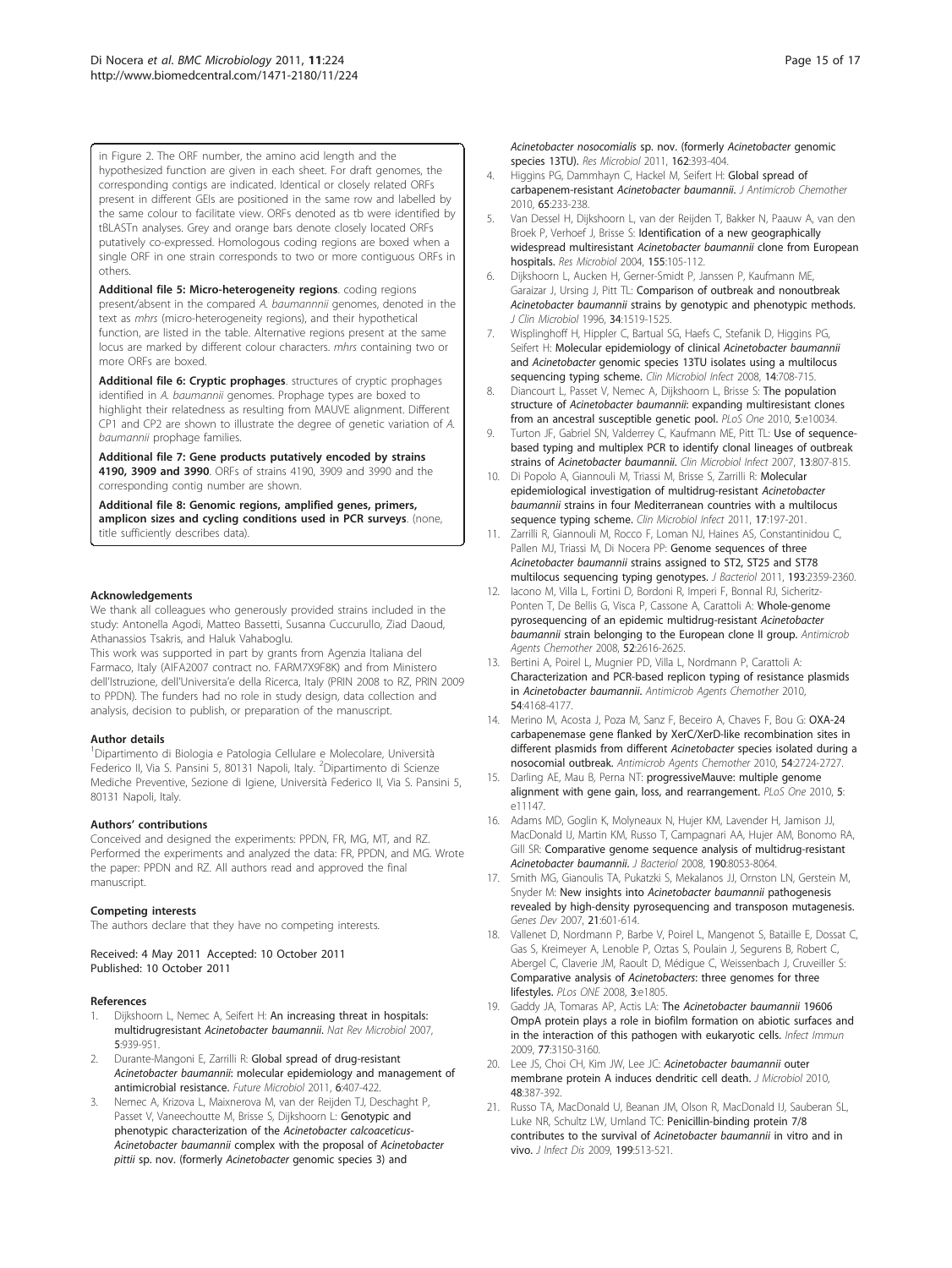- <span id="page-15-0"></span>22. Jacobs AC, Hood I, Boyd KL, Olson PD, Morrison JM, Carson S, Sayood K, Iwen PC, Skaar EP, Dunman PM: [Inactivation of phospholipase D](http://www.ncbi.nlm.nih.gov/pubmed/20194595?dopt=Abstract) diminishes [Acinetobacter baumannii](http://www.ncbi.nlm.nih.gov/pubmed/20194595?dopt=Abstract) pathogenesis. Infect Immun 2010, 78:1952-1962.
- 23. Russo TA, Luke NR, Beanan JM, Olson R, Sauberan SL, MacDonald U, Schultz LW, Umland TC, Campagnari AA: [The K1 capsular polysaccharide](http://www.ncbi.nlm.nih.gov/pubmed/20643860?dopt=Abstract) of Acinetobacter baumannii [strain 307-0294 is a major virulence factor.](http://www.ncbi.nlm.nih.gov/pubmed/20643860?dopt=Abstract) Infect Immun 2010, 78:3993-4000.
- 24. Tomaras AP, Dorsey CW, Edelmann RE, Actis L: [Attachment to and biofilm](http://www.ncbi.nlm.nih.gov/pubmed/14663080?dopt=Abstract) [formation on abiotic surfaces by](http://www.ncbi.nlm.nih.gov/pubmed/14663080?dopt=Abstract) Acinetobacter baumannii: involvement [of a novel chaperone-usher pili assembly system.](http://www.ncbi.nlm.nih.gov/pubmed/14663080?dopt=Abstract) Microbiology 2003, 149:3473-3484.
- 25. Zimbler DL, Penwell WF, Gaddy JA, Menke SM, Tomaras AP, Connerly PL, Actis LA: [Iron acquisition functions expressed by the human pathogen](http://www.ncbi.nlm.nih.gov/pubmed/19130255?dopt=Abstract) [Acinetobacter baumannii](http://www.ncbi.nlm.nih.gov/pubmed/19130255?dopt=Abstract). Biometals 2009, 22:23-32.
- 26. Coyne S, Courvalin P, Périchon B: [Efflux-mediated antibiotic resistance in](http://www.ncbi.nlm.nih.gov/pubmed/21173183?dopt=Abstract) [Acinetobacter](http://www.ncbi.nlm.nih.gov/pubmed/21173183?dopt=Abstract) spp. Antimicrob Agents Chemother 2011, 55:947-953.
- 27. Barbe V, Vallenet D, Fonknechten N, Kreimeyer A, Oztas S, Labarre L, Cruveiller S, Robert C, Duprat S, Wincker P, Ornston LN, Weissenbach J, Marlie're P, Cohen GN, Me'digue C: [Unique features revealed by the](http://www.ncbi.nlm.nih.gov/pubmed/15514110?dopt=Abstract) genome sequence of Acinetobacter [sp. ADP1, a versatile and naturally](http://www.ncbi.nlm.nih.gov/pubmed/15514110?dopt=Abstract) [transformation competent bacterium.](http://www.ncbi.nlm.nih.gov/pubmed/15514110?dopt=Abstract) Nucleic Acids Res 2004, 32:5766-5779.
- 28. Dobrindt U, Hochhut B, Hentschel U, Hacker J: [Genomic islands in](http://www.ncbi.nlm.nih.gov/pubmed/15100694?dopt=Abstract) [pathogenic and environmental microorganisms.](http://www.ncbi.nlm.nih.gov/pubmed/15100694?dopt=Abstract) Nat Rev Microbiol 2004, 2:414-424.
- 29. Sridhar J, Narmada SR, Sabarinathan R, Ou HY, Deng Z, Sekar K, Rafi ZA, Rajakumar K: [sRNAscanner: a computational tool for intergenic small RNA](http://www.ncbi.nlm.nih.gov/pubmed/20700540?dopt=Abstract) [detection in bacterial genomes.](http://www.ncbi.nlm.nih.gov/pubmed/20700540?dopt=Abstract) PLoS One 2010, 5:e11970.
- 30. Post V, White PA, Hall R: [Evolution of AbaR-type genomic resistance](http://www.ncbi.nlm.nih.gov/pubmed/20375036?dopt=Abstract) [islands in multiply antibiotic-resistant](http://www.ncbi.nlm.nih.gov/pubmed/20375036?dopt=Abstract) Acinetobacter baumannii. J Antimicrob Chemother 2010, 65:1162-1170.
- 31. Nuccio SP, Bäumler AJ: [Evolution of the chaperone/usher assembly](http://www.ncbi.nlm.nih.gov/pubmed/18063717?dopt=Abstract) [pathway: fimbrial classification goes Greek.](http://www.ncbi.nlm.nih.gov/pubmed/18063717?dopt=Abstract) Microbiol Mol Biol Rev 2007, 71:551-575.
- 32. Barnhart MM, Chapman MR: [Curli biogenesis and function.](http://www.ncbi.nlm.nih.gov/pubmed/16704339?dopt=Abstract) Annu Rev Microbiol 2006, 60:131-147.
- 33. Locht C, Bertin P, Menozzi FD, Renauld G: The [filamentous](http://www.ncbi.nlm.nih.gov/pubmed/8231801?dopt=Abstract) [haemagglutinin, a multifaceted adhesion produced by virulent](http://www.ncbi.nlm.nih.gov/pubmed/8231801?dopt=Abstract) [Bordetella spp.](http://www.ncbi.nlm.nih.gov/pubmed/8231801?dopt=Abstract) Mol Microbiol 1993, 9:653-460.
- 34. Rocco F, De Gregorio E, Colonna B, Di Nocera PP: [Stenotrophomonas](http://www.ncbi.nlm.nih.gov/pubmed/19574092?dopt=Abstract) maltophilia [genomes: a start-up comparison.](http://www.ncbi.nlm.nih.gov/pubmed/19574092?dopt=Abstract) Int J Med Microbiol 2009, 299:535-546.
- 35. Zhang YM, Rock CO: Membrane lipid homeostasis in bacteria. Nature Rev Microb 2008, 6:222-232.
- 36. van der Ploeg JR, Iwanicka-Nowicka R, Bykowski T, Hryniewicz M, Leisinger T: The Escherichia coli [ssuEADCB gene cluster is required for](http://www.ncbi.nlm.nih.gov/pubmed/10506196?dopt=Abstract) the utilization of sulfur [from aliphatic sulfonates and is regulated by the](http://www.ncbi.nlm.nih.gov/pubmed/10506196?dopt=Abstract) [transcriptional activator Cbl.](http://www.ncbi.nlm.nih.gov/pubmed/10506196?dopt=Abstract) J Biol Chem 1999, 274:29358-29365.
- 37. Frankenberg-Dinkel N: [Bacterial heme oxygenases.](http://www.ncbi.nlm.nih.gov/pubmed/21991373?dopt=Abstract) Antioxidants & Redox Signaling 2004, 6:825-834.
- 38. Braun V, Mahren S, Sauter A: [Gene regulation by transmembrane](http://www.ncbi.nlm.nih.gov/pubmed/16718597?dopt=Abstract) [signaling.](http://www.ncbi.nlm.nih.gov/pubmed/16718597?dopt=Abstract) Biometals 2006, 19:103-113.
- 39. Xu Y, Chen M, Zhang W, Lin M: [Genetic organization of genes encoding](http://www.ncbi.nlm.nih.gov/pubmed/12732969?dopt=Abstract) [phenol hydroxylase, benzoate 1,2-dioxygenase alpha subunit and its](http://www.ncbi.nlm.nih.gov/pubmed/12732969?dopt=Abstract) regulatory proteins in [Acinetobacter calcoaceticus](http://www.ncbi.nlm.nih.gov/pubmed/12732969?dopt=Abstract) PHEA-2. Curr Microbiol 2003, 46:235-240.
- 40. Zhou NY, Fuenmayor SL, Williams PA: nag genes of Ralstonia [\(formerly](http://www.ncbi.nlm.nih.gov/pubmed/11133965?dopt=Abstract) Pseudomonas[\) sp. strain U2 encoding enzymes for gentisate catabolism.](http://www.ncbi.nlm.nih.gov/pubmed/11133965?dopt=Abstract) J Bacteriol 2001, 183:700-708.
- 41. Díaz E, Ferrández A, Prieto MA, García JL: [Biodegradation of aromatic](http://www.ncbi.nlm.nih.gov/pubmed/11729263?dopt=Abstract) [compounds by](http://www.ncbi.nlm.nih.gov/pubmed/11729263?dopt=Abstract) Escherichia coli. Microbiol Mol Biol Rev 2001, 65:523-569.
- 42. Hendrix RW, Lawrence JG, Hatfull GF, Casjens S: [The origins and ongoing](http://www.ncbi.nlm.nih.gov/pubmed/11121760?dopt=Abstract) [evolution of viruses.](http://www.ncbi.nlm.nih.gov/pubmed/11121760?dopt=Abstract) Trends Microbiol 2000, 8:504-508.
- 43. Permina EA, Mironov AA, Gelfand MS: [Damage-repair error-prone](http://www.ncbi.nlm.nih.gov/pubmed/12137951?dopt=Abstract) [polymerases of eubacteria: association with mobile genome elements.](http://www.ncbi.nlm.nih.gov/pubmed/12137951?dopt=Abstract) Gene 2002, 293:133-140.
- 44. Eppinger M, Rosovitz MJ, Fricke WF, Rasko DA, Kokorina G, Fayolle C, Lindler LE, Carniel E, Ravel J: [The complete genome sequence of](http://www.ncbi.nlm.nih.gov/pubmed/17784789?dopt=Abstract) Yersinia pseudotuberculosis [IP31758, the causative agent of Far East scarlet-like](http://www.ncbi.nlm.nih.gov/pubmed/17784789?dopt=Abstract) [fever.](http://www.ncbi.nlm.nih.gov/pubmed/17784789?dopt=Abstract) PLoS Genet 2007, 3:e142.
- 45. Cariss SJ, Constantinidou C, Patel MD, Takebayashi Y, Hobman JL, Penn CW, Avison MB: [YieJ \(CbrC\) mediates CreBC-dependent colicin E2 tolerance in](http://www.ncbi.nlm.nih.gov/pubmed/20418396?dopt=Abstract) [Escherichia coli](http://www.ncbi.nlm.nih.gov/pubmed/20418396?dopt=Abstract). J Bacteriol 2010, 192:3329-3336.
- 46. Genschik P, Drabikowski K, Filipowicz W: [Characterization of the](http://www.ncbi.nlm.nih.gov/pubmed/9738023?dopt=Abstract) Escherichia coli RNA 3'[-terminal phosphate cyclase and its sigma54](http://www.ncbi.nlm.nih.gov/pubmed/9738023?dopt=Abstract) [regulated operon.](http://www.ncbi.nlm.nih.gov/pubmed/9738023?dopt=Abstract) J Biol Chem 1998, 273:25516-25526.
- 47. Redko Y, de la Sierra-Gallay , Condon C: When all's zed and done: the structure and function of RNase Z in prokaryotes. Nature Rev Microbiol 2007, 5:278-286.
- 48. Horvath P, Barrangou R: [CRISPR/Cas, the immune system of Bacteria and](http://www.ncbi.nlm.nih.gov/pubmed/20056882?dopt=Abstract) [Archaea.](http://www.ncbi.nlm.nih.gov/pubmed/20056882?dopt=Abstract) Science 2010, 327:167-170.
- 49. Godde JS, Bickerton A: [The repetitive DNA elements called CRISPRs and](http://www.ncbi.nlm.nih.gov/pubmed/16612537?dopt=Abstract) [their associated genes: evidence of horizontal transfer among](http://www.ncbi.nlm.nih.gov/pubmed/16612537?dopt=Abstract) [prokaryotes.](http://www.ncbi.nlm.nih.gov/pubmed/16612537?dopt=Abstract) J Mol Evol 2006, 62:718-729.
- 50. Wang YD, Zhao S, Hill CW: Rhs [elements comprise three subfamilies](http://www.ncbi.nlm.nih.gov/pubmed/9696756?dopt=Abstract) [which diverged prior to acquisition by](http://www.ncbi.nlm.nih.gov/pubmed/9696756?dopt=Abstract) Escherichia coli. J Bacteriol 1998, 180:4102-4110.
- 51. Bernier SP, Sokol PA: [Use of suppression-subtractive hybridization to](http://www.ncbi.nlm.nih.gov/pubmed/16030222?dopt=Abstract) identify genes in the Burkholderia cepacia [complex that are unique to](http://www.ncbi.nlm.nih.gov/pubmed/16030222?dopt=Abstract) [Burkholderia cenocepacia](http://www.ncbi.nlm.nih.gov/pubmed/16030222?dopt=Abstract). J Bacteriol 2005, 187:5278-5291.
- 52. Bingle LEH, Bailey CE, Pallen MJ: [Type VI secretion: a beginner](http://www.ncbi.nlm.nih.gov/pubmed/18289922?dopt=Abstract)'s guide. Curr Opin Microbiol 2008, 11:3-8.
- 53. Pukatzki S, Ma AT, Revel AT, Sturtevant D, Mekalanos JJ: [Type VI secretion](http://www.ncbi.nlm.nih.gov/pubmed/17873062?dopt=Abstract) [system translocates a phage tail spike-like protein into target cells](http://www.ncbi.nlm.nih.gov/pubmed/17873062?dopt=Abstract) [where it cross-links actin.](http://www.ncbi.nlm.nih.gov/pubmed/17873062?dopt=Abstract) Proc Natl Acad Sci USA 2007, 104:15508-15513.
- 54. Jung J, Baek JH, Park W: [Complete genome sequence of diesel-degrading](http://www.ncbi.nlm.nih.gov/pubmed/20639327?dopt=Abstract) [Acinetobacter](http://www.ncbi.nlm.nih.gov/pubmed/20639327?dopt=Abstract) sp. DR1. J Bacteriol 2010, 192:4794-4795.
- 55. Dobrindt U, Chowdary MG, Krumbholz G, Hacker J: [Genome dynamics and](http://www.ncbi.nlm.nih.gov/pubmed/20445988?dopt=Abstract) [its impact on evolution of](http://www.ncbi.nlm.nih.gov/pubmed/20445988?dopt=Abstract) Escherichia coli. Med Microbiol Immunol 2010, 199:145-154.
- 56. Ernst RK, D'Argenio DA, Ichikawa JK, Bangera MG, Selgrade S, Jane L, Burns JL, Hiatt P, McCoy K, Brittnacher M, Kas A, Spencer DH, Olson MV, Ramsey BW, Lory S, Miller SI: [Genome mosaicism is conserved but not](http://www.ncbi.nlm.nih.gov/pubmed/14641578?dopt=Abstract) unique in Pseudomonas aeruginosa [isolates from the airways of young](http://www.ncbi.nlm.nih.gov/pubmed/14641578?dopt=Abstract) [children with cystic fibrosis.](http://www.ncbi.nlm.nih.gov/pubmed/14641578?dopt=Abstract) Environ Microbiol 2003, 5:1341-1349.
- 57. Cronan JE: [Phospholipid modifications in bacteria.](http://www.ncbi.nlm.nih.gov/pubmed/11934618?dopt=Abstract) Curr Opin Microbiol 2002, 5:202-205.
- 58. Shen S, Mascarenhas M, Morgan R, Rahn K, Karmali MA: [Identification of](http://www.ncbi.nlm.nih.gov/pubmed/16081921?dopt=Abstract) [four fimbria-encoding genomic islands that are highly specific for](http://www.ncbi.nlm.nih.gov/pubmed/16081921?dopt=Abstract) [verocytotoxin-producing](http://www.ncbi.nlm.nih.gov/pubmed/16081921?dopt=Abstract) Escherichia coli serotype O157 strains. J Clin Microbiol 2005, 43:3840-3850.
- 59. Yang H, Liang L, Lin S, Jia S: [Isolation and characterization of a virulent](http://www.ncbi.nlm.nih.gov/pubmed/20426877?dopt=Abstract) bacteriophage AB1 of [Acinetobacter baumannii](http://www.ncbi.nlm.nih.gov/pubmed/20426877?dopt=Abstract). BMC Microbiol 2010, 10:131.
- 60. Lin NT, Chiou PY, Chang KC, Chen LK, Lai MJ: [Isolation and](http://www.ncbi.nlm.nih.gov/pubmed/20385229?dopt=Abstract) [characterization of phi AB2: a novel bacteriophage of](http://www.ncbi.nlm.nih.gov/pubmed/20385229?dopt=Abstract) Acinetobacter [baumannii](http://www.ncbi.nlm.nih.gov/pubmed/20385229?dopt=Abstract). Res Microbiol 2010, 161:308-314.
- 61. Ronning CM, Losada L, Brinkac L, Inman J, Ulrich RL, Schell M, Nierman WC, DeShazer D: [Genetic and phenotypic diversity in](http://www.ncbi.nlm.nih.gov/pubmed/20667135?dopt=Abstract) Burkholderia: [contributions by prophage and phage-like elements.](http://www.ncbi.nlm.nih.gov/pubmed/20667135?dopt=Abstract) BMC Microbiol 2010, 10:202.
- 62. Venter JC, Remington K, Heidelberg JF, Halpern AL, Rusch D, Eisen JA, Wu D, Paulsen I, Nelson KE, Nelson W, Fouts DE, Levy S, Knap AH, Lomas MW, Nealson K, White O, Peterson J, Hoffman J, Parsons R, Baden-Tillson H, Pfannkoch C, Rogers YH, Smith HO: [Environmental genome](http://www.ncbi.nlm.nih.gov/pubmed/15001713?dopt=Abstract) [shotgun sequencing of the Sargasso Sea.](http://www.ncbi.nlm.nih.gov/pubmed/15001713?dopt=Abstract) Science 2004, 304:66-74.
- 63. Ramirez MS, Don M, Merkier AK, Bistué AJ, Zorreguieta A, Daniela Centrón D, Tolmasky ME: Naturally competent [Acinetobacter baumannii](http://www.ncbi.nlm.nih.gov/pubmed/20181905?dopt=Abstract) [clinical isolate as a convenient model for genetic studies.](http://www.ncbi.nlm.nih.gov/pubmed/20181905?dopt=Abstract) J Clin Microbiol 2010, 48:1488-1490.
- 64. Williams PA, Shaw LE: mucK, a gene in [Acinetobacter calcoaceticus](http://www.ncbi.nlm.nih.gov/pubmed/9294455?dopt=Abstract) ADP1 [\(BD413\), encodes the ability to grow on exogenous cis, cis-muconate as](http://www.ncbi.nlm.nih.gov/pubmed/9294455?dopt=Abstract) [the sole carbon source.](http://www.ncbi.nlm.nih.gov/pubmed/9294455?dopt=Abstract) J Bacteriol 1997, 179:5935-5942.
- 65. Lewis JA, Horswill AR, Schwem BE, Escalante-Semerena JC: [The](http://www.ncbi.nlm.nih.gov/pubmed/14996793?dopt=Abstract) [tricarballylate utilization \(tcuRABC\) genes of](http://www.ncbi.nlm.nih.gov/pubmed/14996793?dopt=Abstract) Salmonella enterica serovar [Typhimurium LT2.](http://www.ncbi.nlm.nih.gov/pubmed/14996793?dopt=Abstract) J Bacteriol 2004, 186:1629-1637.
- Aghaie A, Lechaplais C, Sirven P, Tricot S, Besnard-Gonnet M, Muselet D, de Berardinis V, Kreimeyer A, Gyapay G, Salanoubat M, Perret A: New insights into the alternative D-glucarate degradation pathway. J Biol Chem 2001, 283:15638-15646.